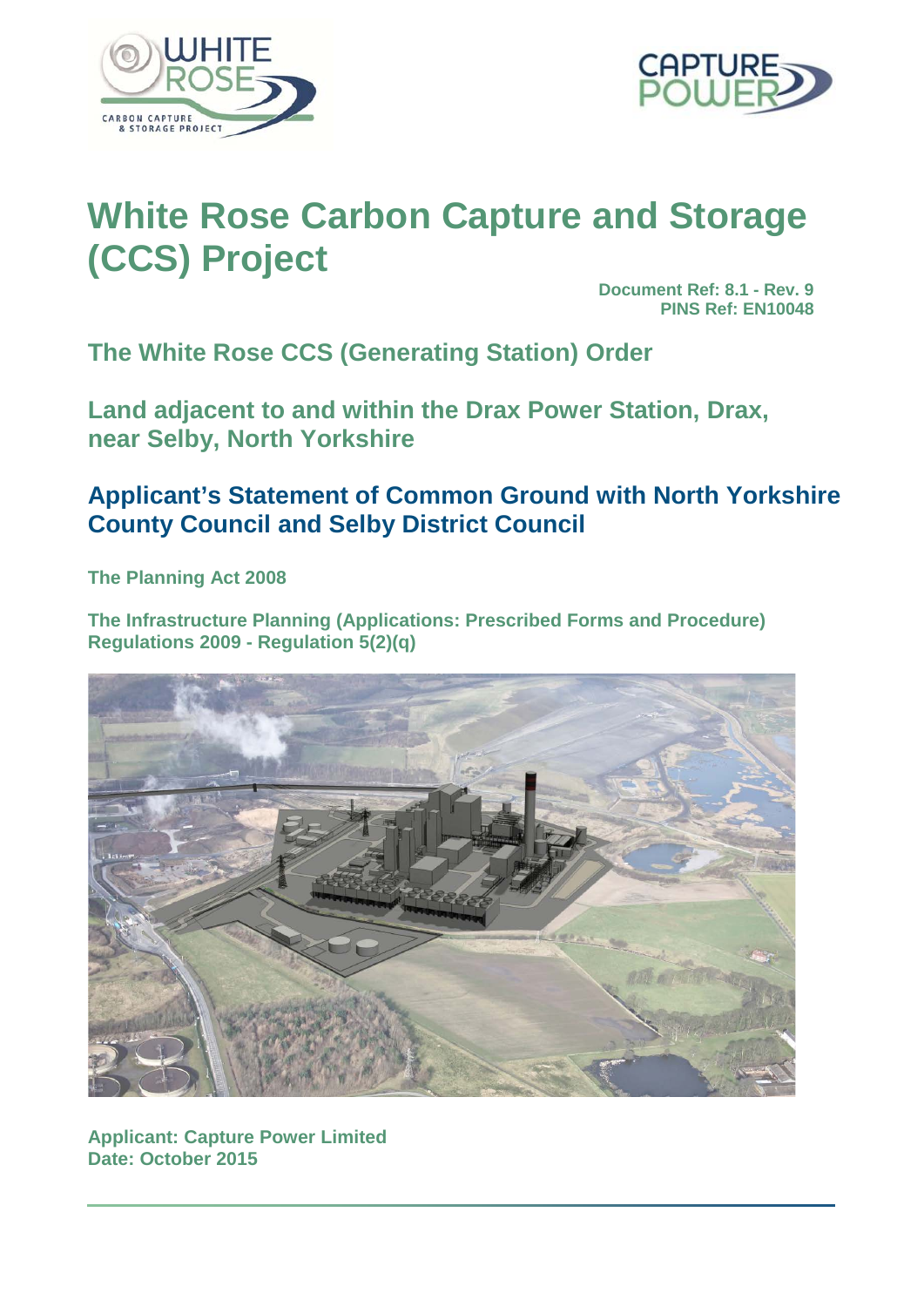



# **Document History**

| <b>Document Number</b> | 8.1                           |             |          |
|------------------------|-------------------------------|-------------|----------|
| <b>Revision</b>        | 9                             |             |          |
| <b>Author</b>          | Dalton Warner Davis LLP (DWD) |             |          |
| <b>Signed</b>          | Geoff Bullock (GB)            | <b>Date</b> | 07.10.15 |
| <b>Approved By</b>     | <b>GB</b>                     |             |          |
| <b>Signed</b>          | GB                            | <b>Date</b> | 07.10.15 |
| <b>Document Owner</b>  | <b>DWD</b>                    |             |          |

| <b>Revision History</b> |             |                                                                                                                        |                      |  |
|-------------------------|-------------|------------------------------------------------------------------------------------------------------------------------|----------------------|--|
| <b>Revision No.</b>     | <b>Date</b> | <b>Reason for Revision</b>                                                                                             | <b>Authorised By</b> |  |
|                         | 29.04.15    | First draft for discussion.                                                                                            | GB                   |  |
| 2                       | 20.05.15    | Draft for discussion taking account of draft<br>Local Impact Report and meeting with NYCC<br>and Selby DC on 08.05.15. | <b>GB</b>            |  |
| 3                       | 10.06.15    | Draft for discussion taking account of final<br>Local Impact Report and comments provided<br>on 20.05.15.              | GB                   |  |
| 4                       | 19.06.15    | Deadline 3 update.                                                                                                     | <b>GB</b>            |  |
| 5                       | 29.06.15    | Updated to incorporate comments from<br>meeting/tele con on 25.06.15 with NYCC.                                        | GB                   |  |
| 6                       | 08.07.15    | Updated following Issue Specific Hearings on<br>01 and 02.07.15.                                                       | GB                   |  |
| $\overline{7}$          | 21.08.15    | Deadline 6 update.                                                                                                     | <b>GB</b>            |  |
| 8                       | 23.09.15    | Deadline 7 update.                                                                                                     | <b>GB</b>            |  |
| 9                       | 07.10.15    | Final version.                                                                                                         | GB                   |  |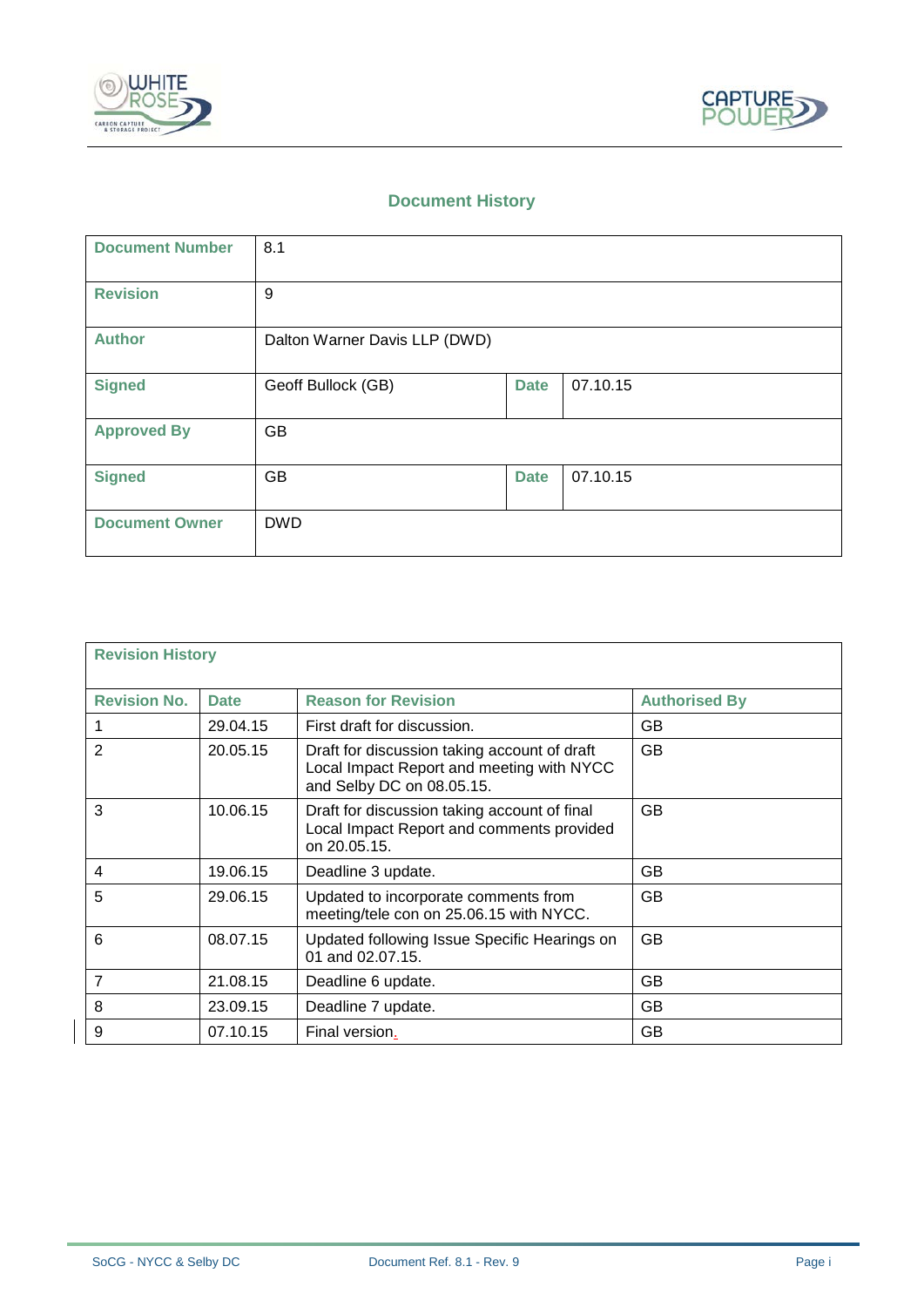



| <b>Glossary</b>  |                                                                     |
|------------------|---------------------------------------------------------------------|
| <b>ASUs</b>      | <b>Air Separation Units</b>                                         |
| <b>CHP</b>       | <b>Combined Heat and Power</b>                                      |
| CO <sub>2</sub>  | <b>Carbon Dioxide</b>                                               |
| <b>CPL</b>       | <b>Capture Power Limited</b>                                        |
| <b>CCR</b>       | <b>Carbon Capture Readiness</b>                                     |
| <b>CCS</b>       | Carbon Capture and Storage                                          |
| <b>DAS</b>       | Design and Access Statement                                         |
| <b>DCO</b>       | Development Consent Order                                           |
| $EN-2$           | National Policy Statement for Fossil Fuel Generating Infrastructure |
| <b>EPS</b>       | <b>Emission Performance Standards</b>                               |
| <b>ES</b>        | <b>Environmental Statement</b>                                      |
| <b>FDO</b>       | Footpath Diversion Order                                            |
| <b>GPU</b>       | <b>Gas Processing Unit</b>                                          |
| <b>HGV</b>       | <b>Heavy Goods Vehicles</b>                                         |
| kV               | Kilovolts                                                           |
| <b>LIR</b>       | Local Impact Report                                                 |
| <b>LVIA</b>      | Landscape and Visual Impact Assessment                              |
| <b>NERC</b>      | Natural Environment and Rural Communities Act 2006                  |
| <b>NGCL</b>      | National Grid Carbon Ltd                                            |
| <b>NYCC</b>      | North Yorkshire County Council                                      |
| <b>NSIP</b>      | Nationally Significant Infrastructure Project                       |
| <b>PROW</b>      | Public Rights of Way                                                |
| Selby DC         | <b>Selby District Council</b>                                       |
| <b>SM</b>        | <b>Scheduled Monument</b>                                           |
| <b>SoCG</b>      | <b>Statement of Common Ground</b>                                   |
| <b>TCPA 1990</b> | Town and Country Planning Act 1990                                  |
| <b>WRCCS</b>     | White Rose Carbon Capture and Storage                               |
| <b>YWT</b>       | <b>Yorkshire Wildlife Trust</b>                                     |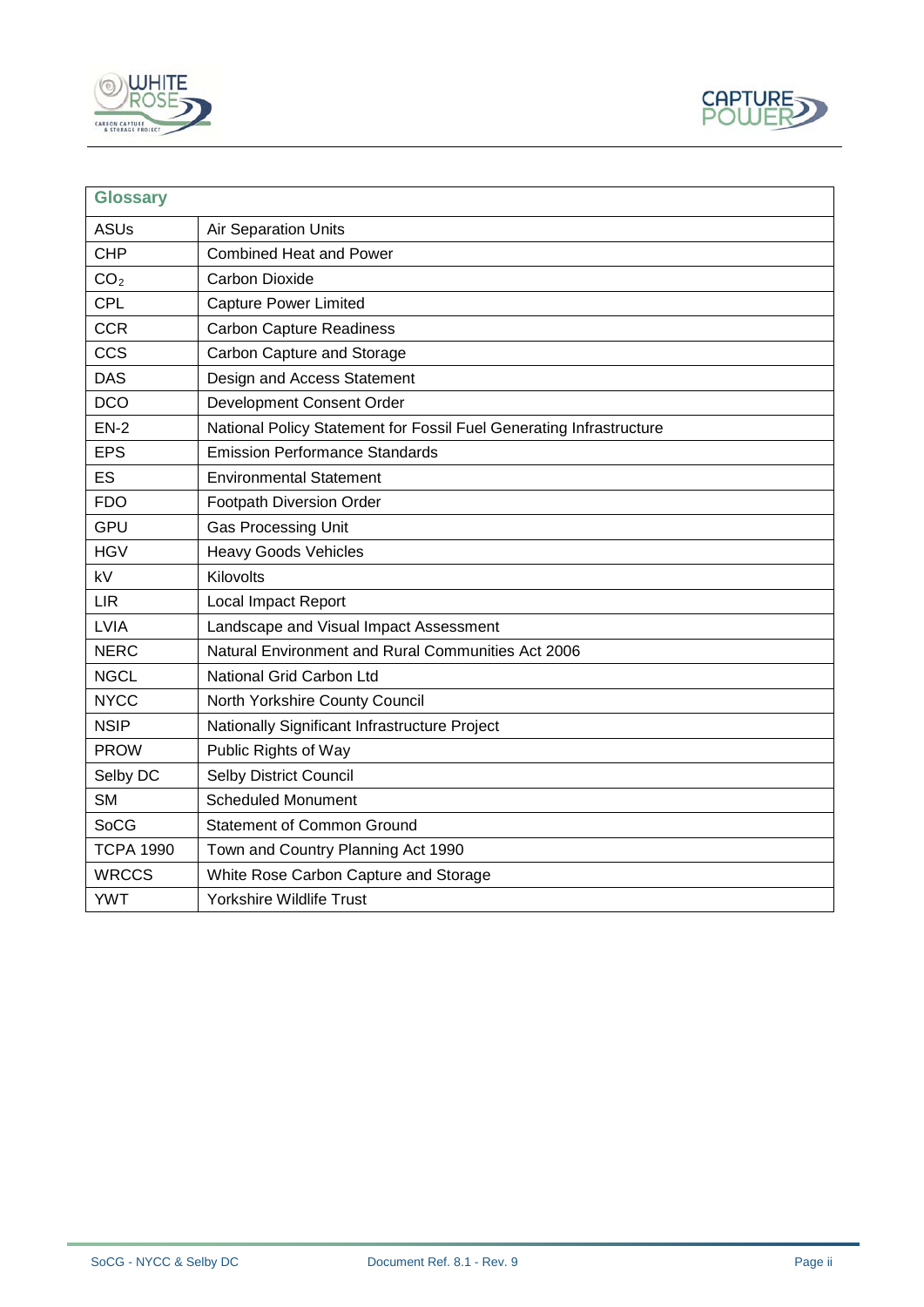



# **CONTENTS**

| 1.0 |                                                                  |
|-----|------------------------------------------------------------------|
| 2.0 |                                                                  |
| 3.0 |                                                                  |
| 4.0 |                                                                  |
| 5.0 |                                                                  |
| 6,0 |                                                                  |
| 7.0 |                                                                  |
| 8.0 |                                                                  |
| 9.0 |                                                                  |
|     |                                                                  |
|     |                                                                  |
|     | 12.0 CARBON CAPTURE AND STORAGE AND CARBON CAPTURE READINESS.8   |
|     |                                                                  |
|     |                                                                  |
|     |                                                                  |
|     |                                                                  |
|     | 17.0 THE BENEFITS AND ADVERSE EFFECTS OF THE PROJECT  16         |
|     | 18.0 THE SCOPE OF THE DRAFT DCO AND DRAFT REQUIREMENTS 17        |
|     |                                                                  |
|     | 20.0 SITE RAISING AND PREPARATION WORKS PLANNING APPLICATION  19 |
|     |                                                                  |

# **APPENDICES**

**APPENDIX 1: POSITION [STATEMENT IN RESPECT](#page-24-0) OF REQUIREMENT 23**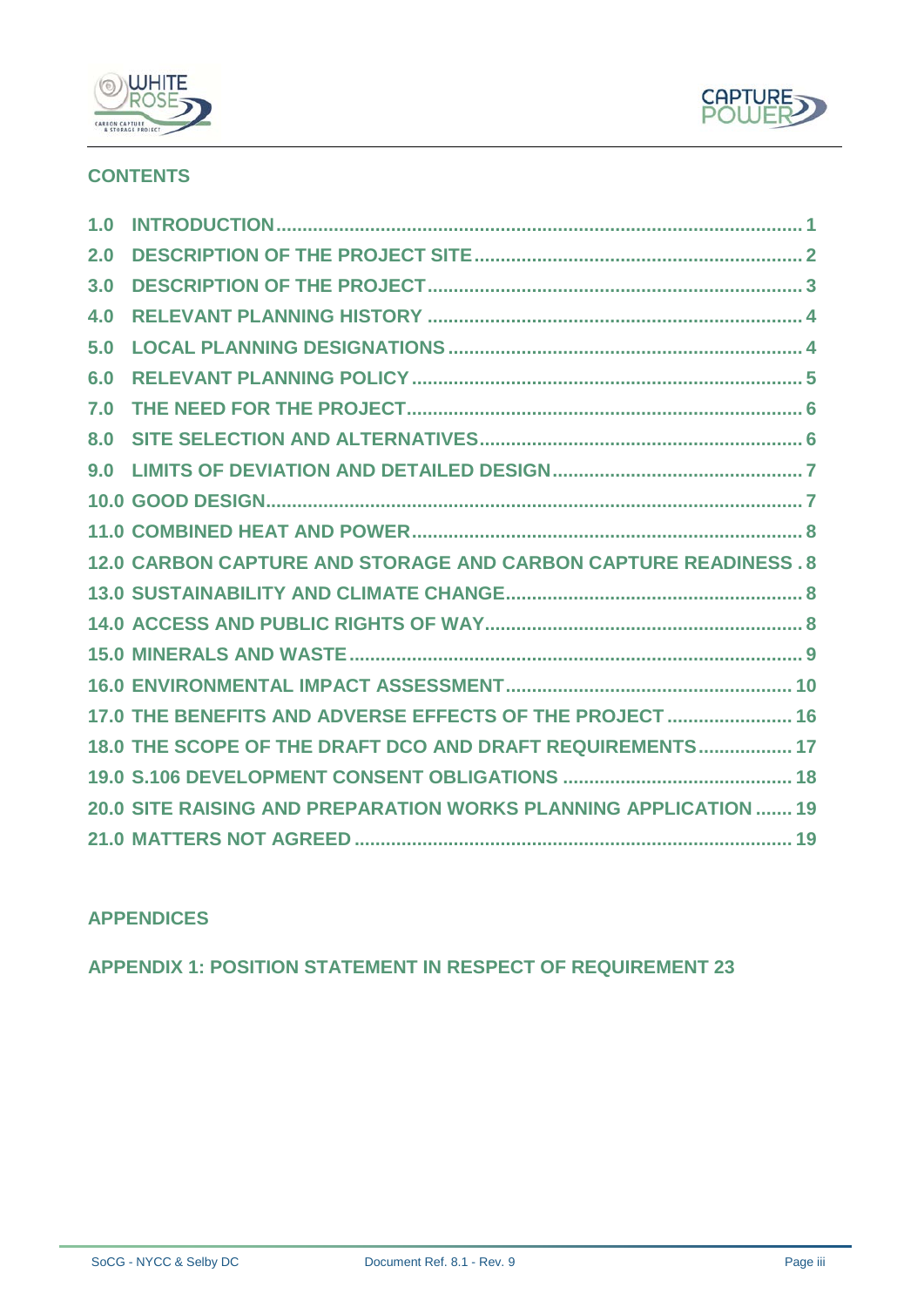



# <span id="page-4-0"></span>**1.0 INTRODUCTION**

#### **OVERVIEW**

- 1.1 This is the Statement of Common Ground ('SoCG') between Capture Power Limited (the 'Applicant') and North Yorkshire County Council ('NYCC') and Selby District Council ('Selby DC') relating to the application (the Application') that has made to the Secretary of State ('SoS') for a Development Consent Order ('DCO') under Section 37 of the Planning Act 2008 (the '2008 Act').
- 1.2 The Application' seeks development consent for the construction, operation and maintenance of the White Rose Carbon Capture and Storage ('CCS') project (the 'Project'). The Application was submitted in November 2014 and accepted for Examination on 17 December 2014.
- 1.3 The Project would be located on land within and adjacent to the operational boundary of the existing Drax Power Station site (the 'Power Station site'), near Selby, North Yorkshire.

#### THE BACKGROUND TO THE PROJECT

- 1.4 The Project comprises a new thermal generating station (an ultra-supercritical oxy-fuel coal-fired power plant of up to 448 MWe gross with the ability to co-fire biomass) that will be fitted with CCS technology and associated development.
- 1.5 The CCS technology would capture up 90% of the carbon dioxide emissions from the new power plant. The carbon dioxide would be transported via the National Grid Carbon Limited Yorkshire and Humber  $CO<sub>2</sub>$  Pipeline (a separate project) for permanent storage beneath the North Sea.
- 1.6 The Project forms part of the UK Government's CCS Commercialisation Programme and would assist in demonstrating new coal-fired power plant fitted with CCS at a commercial scale. The Project would make an important contribution toward the delivery of national energy policy, which is aimed at ensuring the security of energy supplies while moving toward a low carbon electricity generation mix.

## THE APPLICANT

- 1.7 The Applicant is an English private limited company that was incorporated in December 2011 as a fully owned subsidiary of Drax CCS Limited (a company fully owned by Drax Group plc) to promote the Project.
- 1.8 In December 2013 ALSTOM UK Holdings Limited (an Alstom Group company) and The BOC Group Limited (a Linde Group company) each acquired a one-third interest in CPL. The Applicant (CPL) is therefore currently a joint venture company equally owned by Drax CCS Limited, ALSTOM UK Holdings Limited and The BOC Group Limited.

# NORTH YORKSHIRE COUNTY COUNCIL AND SELBY DISTRICT COUNCIL

- 1.9 The Project site lies entirely within the administrative areas of NYCC and Selby DC. NYCC and Selby DC fall within the definition of a local authority ('LA') for the purposes of Section 43 of the 2008 Act and are 'host local authorities' for the purposes of the Application. NYCC is an 'upper tier' local authority, with Selby DC being the 'lower tier' authority.
- 1.10 For the purposes of the Examination of the Application, NYCC and Selby DC have prepared a joint Local Impact Report ('LIR'). Both local authorities have also registered as interested parties for the Examination process. The preparation of the SoCG has been informed by the LIR and discussions and meetings with the two authorities.
- 1.11 It is agreed that Selby DC would be the relevant planning authority to which the Applicant would submit applications to discharge the requirements contained within Schedule 2 of the draft DCO. Selby DC would be responsible for carrying out any consultation in respect of the requirements and ultimately the discharge and enforcement of them.

# THE PURPOSE AND STRUCTURE OF THE SOCG

1.12 The purpose of this SoCG is to set out the agreement that has been reached between the Applicant and NYCC and Selby DC in respect of a number of matters relating to the Project, including the: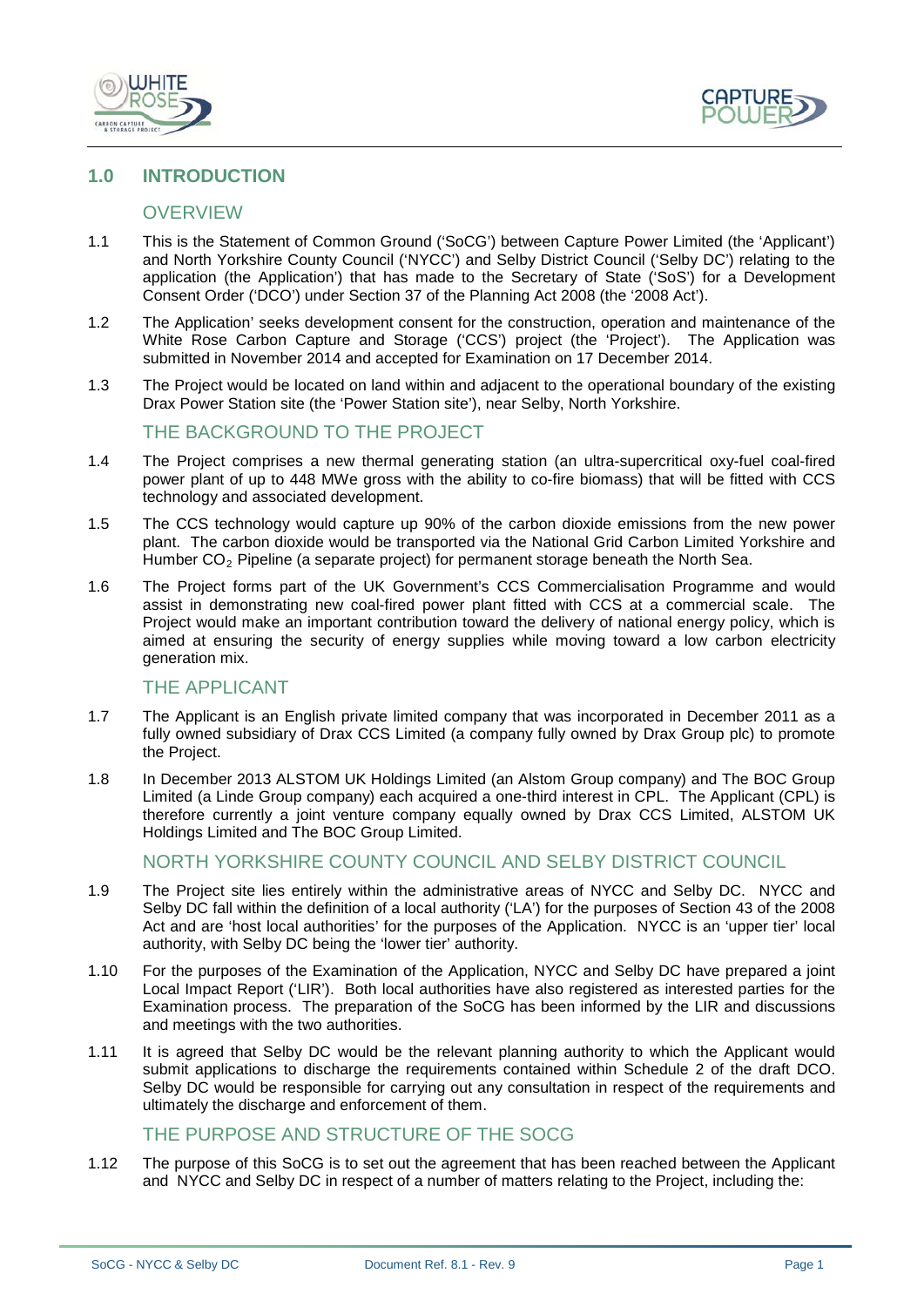



- Description of the Project site.
- Description of the Project.
- Relevant planning history.
- Local planning designations.
- Relevant planning policy.
- The need for the Project.
- Site selection and alternatives.
- Limits of deviation and detailed design.
- Good design.
- Combined heat and power.
- Carbon capture and storage and carbon capture readiness.
- Sustainability and climate change.
- Access and public rights of way.
- Minerals and waste.
- Environmental Impact Assessment.
- The benefits and adverse effects of the Project.
- The scope of the draft DCO and the draft requirements.
- The need for a development consent obligation.
- The site raising and preparation works planning application.
- 1.13 Sections 2 to 20 of the SoCG set out the areas of agreement in relation to the above matters while Section 21 sets out any matters that are not agreed.

# <span id="page-5-0"></span>**2.0 DESCRIPTION OF THE PROJECT SITE**

- 2.1 The Project site comprises land both within and adjacent to the boundary of the existing Power Station site, including part of the Barlow Mound.
- 2.2 The River Ouse is located approximately 1.5 km to the north and north-east of the Project site, with the Barlow Mound (the area used for the long-term storage of fuel ash from Drax Power Station) being situated immediately to the north and west. The existing Power Station site is located to the south.
- 2.3 The Project site, with the exception of the land within the operational area of the existing Power Station site and at the Barlow Mound, consists of land used for the storage, handling and preparation of wood and biomass materials (for co-firing within the Power Station), topsoil storage and agricultural purposes. It is crossed by a number of drainage ditches, including the Carr Dyke.
- 2.4 A public right of way ('PROW') runs along the western side of the Project site, past Barlow Mound, and then eastwards across the site to New Road/Pear Tree Avenue in the east. Another PROW runs south-east from New Road across the Project laydown area to the east of New Road. A Footpath Diversion Order ('FDO') was confirmed by NYCC on 13 February 2015, which allows for these PROWs to be re-routed around the Project site.
- 2.5 Immediately to the north of the Project site is a Scheduled Monument ('SM') known as Drax Augustine Priory. To the east of the SM is Drax Abbey Farm.
- 2.6 The Project site has good road and rail links. There is road access to the existing Power Station site from Junction 36 of the M62 via the A645, which is used as the route for all heavy goods vehicle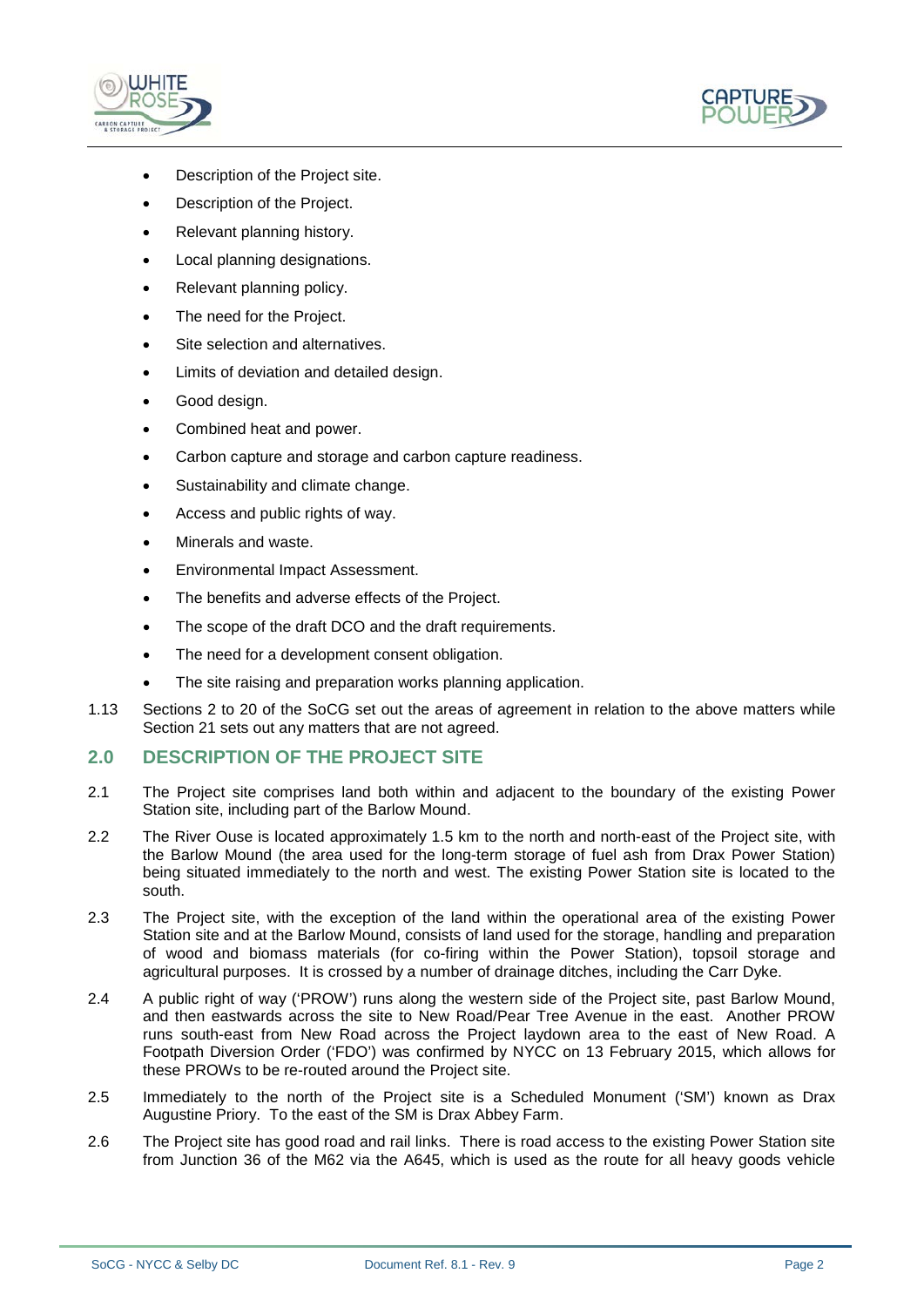



('HGV') traffic. A dedicated rail spur enters the existing Power Station site from the south-west, serving the internal rail systems used for the delivery of coal.

- 2.7 The existing Power Station site has use of a jetty on the River Ouse approximately 1.5 km to the east, reached by Redhouse Lane and then Carr Lane. The River Ouse provides access to the Port of Goole, the River Humber and North Sea. The jetty forms part of the Project Site.
- 2.8 It is agreed that Section 3 of the Design and Access Statement ('DAS') (Document Ref: 5.5) provides an accurate description of the Project site, its immediate surroundings and access arrangements, although NYCC/SDC does not agree that the immediate context of the Project site is not sensitive to change.

# <span id="page-6-0"></span>**3.0 DESCRIPTION OF THE PROJECT**

- 3.1 The Project is formally described at Schedule 1 to the draft DCO (Document Ref. 2.1). It is agreed that the description of the Project at Schedule 1 is accurate and that all of the components of the Project are capable of being granted development consent within the scope of the draft DCO.
- 3.2 The Works Plans (Document Ref. 4.3 Version 4) identify the location and extent of the components of the Project within the Project site by reference to the Works Nos. set out in Schedule 1 of the draft DCO.
- 3.3 In summary, the Project comprises the following:
	- **Work Nos. 1A and 1B** site raising and preparation works, including the creation of a development platform for the generating station to an appropriate level to mitigate flood risk, the creation of bridges and crossings over the Carr Dyke, and the creation of construction and laydown areas and site access works (works for raising the level of the Project site would be confined to the area of Work No. 1A and those for the construction and laydown area to Work No. 1B).
	- **Work No. 1A** the generating station (the 'coal-fired power plant') located in the northern part of the Project site, to the north of the existing Power Station site, primarily fuelled by coal, but with the ability to co-fire biomass, that will be capable of generating up to 448 MWe gross of electricity, including a boiler house, steam turbine, cooling water towers, flue gas treatment systems, a flue gas emissions stack, air separation units and  $CO<sub>2</sub>$  processing and compression facilities;
	- **Work No. 2**  fuel intake, limestone and gypsum and fuel ash handling and transportation infrastructure, including connections with the existing Power Station site (located broadly along the western side of the Project site and the existing Power Station site) for the delivery of fuel and limestone for the combustion and flue gas desulphurisation processes and the export of fuel ash for storage at the existing Barlow Mound and also for the transport of gypsum;
	- **Work No. 3** fuel ash storage on part of the existing Barlow Mound forming the north-western part of the Project site and located to the north-west of the existing Power Station site.
	- **Work No. 4** a primarily underground connection to the electricity grid comprising an electrical cable running along the eastern side of the Project site to the existing 400kV substation located in the south-eastern part of the existing Power Station site.
	- **Work No. 5** connections for cooling water, potable water and sewerage and related facilities between the Project site and the northern part of the existing Power Station site.
	- Work No. 6 vegetation clearance and the creation of a new hardstanding area immediately adjacent to the existing jetty on the River Ouse, located to the east of the main Project site and the existing Power Station site, to provide a laydown area for abnormal indivisible loads delivered by barge and space for parking and circulation of vehicles.
	- **Work No. 7** the underground diversion of an existing 11kV overhead electrical cable on the north-eastern edge of the Project site; and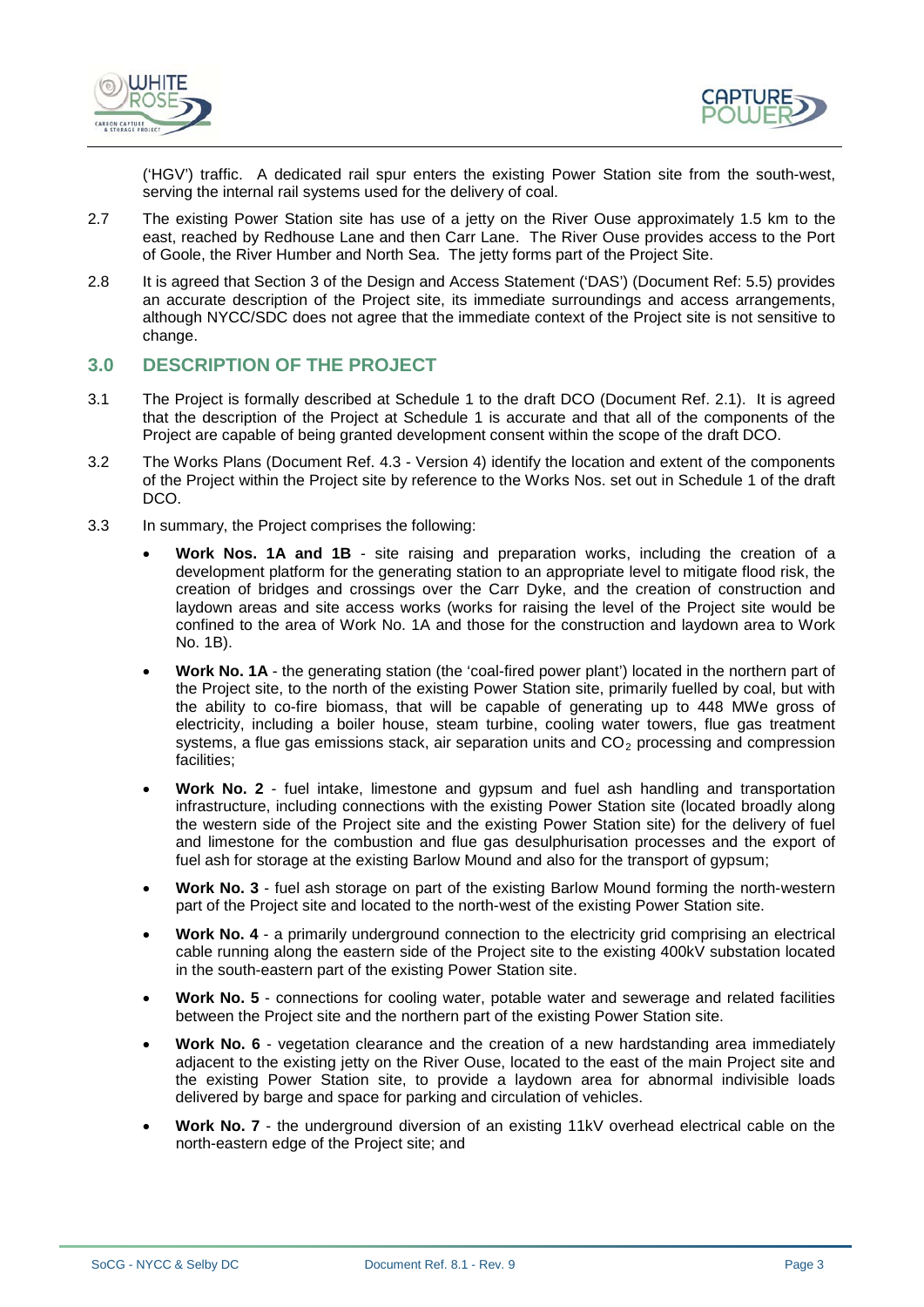



- **Work No. 8** works to the 400kV substation located in the south-eastern part of the existing Power Station site to facilitate the grid connection.
- 3.4 The works adjacent to the jetty (Work No. 6) are 'associated development' for the purposes of Section 115 of the 2008 Act.
- 3.5 There will be temporary works connected with the construction phase of the Project, which would be removed once construction has been completed. requirement (Requirement 22 'Restoration of land used temporarily for construction') to secure the appropriate reinstatement of areas used temporarily during construction.
- 3.6 The detailed description of the Project provided at Chapter 5 of Environmental Statement ('ES') Volume 1 'Main Report' (Document Ref. 6.2) is agreed.
- 3.7 It is agreed that the Project is accurately represented upon the following plans and drawings, although it is agreed that certain details and options are still to be fixed and that consequently the exact location and footprint of certain components will be subject to change within the limits of deviation referred to at article 3 'Development consent etc. granted by the order' of the draft DCO.
	- 4.3 Works Plans (Key Plan and Sheets 1-4 Version 4).
	- 4.5 Indicative Generating Station Drawings (Sheets 1-5).
	- 4.6 Indicative Site Raising Drawings (Sheets 1-2).
	- 4.7 Indicative Fuel Intake, Limestone and Gypsum and Fuel Ash Handling Transportation Infrastructure Drawing (Sheets 1-3).
	- 4.8 Indicative Electrical Cable Route for 400 kV Drawing (Version 4).
	- 4.9 Indicative Drainage Plan.
	- 4.10 Indicative Landscaping and Biodiversity Framework Plan (Sheets 1-2 Revision 3).

#### <span id="page-7-0"></span>**4.0 RELEVANT PLANNING HISTORY**

- 4.1 It is agreed that together the Planning Statement (Document Ref. 5.4, Section 2) and the LIR (Appendix A) provide appropriate details of the planning history relating to the project site and adjacent land of relevance to the Project.
- 4.2 It is agreed that the following planning history is of most relevance:
	- Section 36 consent (and deemed planning permission) under the Electricity Act 1989 for the Ouse Renewable Energy Project (Secretary of State Ref: 12.04.09.04/16c).
	- Planning permission ref. C8/22/89/PA dated 30.08.1989 for the temporary storage of peat arising from construction work at Drax Power Station.
	- Section 36 consent and deemed planning permission dated 28.04.1993 for the deposition of ash, gypsum and flue gas desulphurisation residues and ancillary works including plant and equipment (including the linked Section 106 agreement dated 04.09.1992).
	- Planning permission ref. C8/22/89A/PA dated 21.09.1998 for non-compliance with Condition 2 of planning permission ref. C8/22/89/PA dated 30.08.1989 to allow continued storage of peat.
	- Planning permission ref. C8/22/34M/PA dated 11.12.1998 for non-compliance with Conditions 5, 15, 16 and 39 of deemed planning permission dated 28.04.1993.
- 4.3 It is agreed that the Project has the necessary consent for the storage of hazardous substances by virtue of Hazardous Substances Consent ref. 2013/1186/HAZ dated 07.05.2014.

#### <span id="page-7-1"></span>**5.0 LOCAL PLANNING DESIGNATIONS**

5.1 It's agreed that although the Project site and the existing Power Station site are identified on the Selby DC Proposals Map as lying in the open countryside where development, subject to certain exceptions, is generally not supported in planning policy terms, the principle of power generation on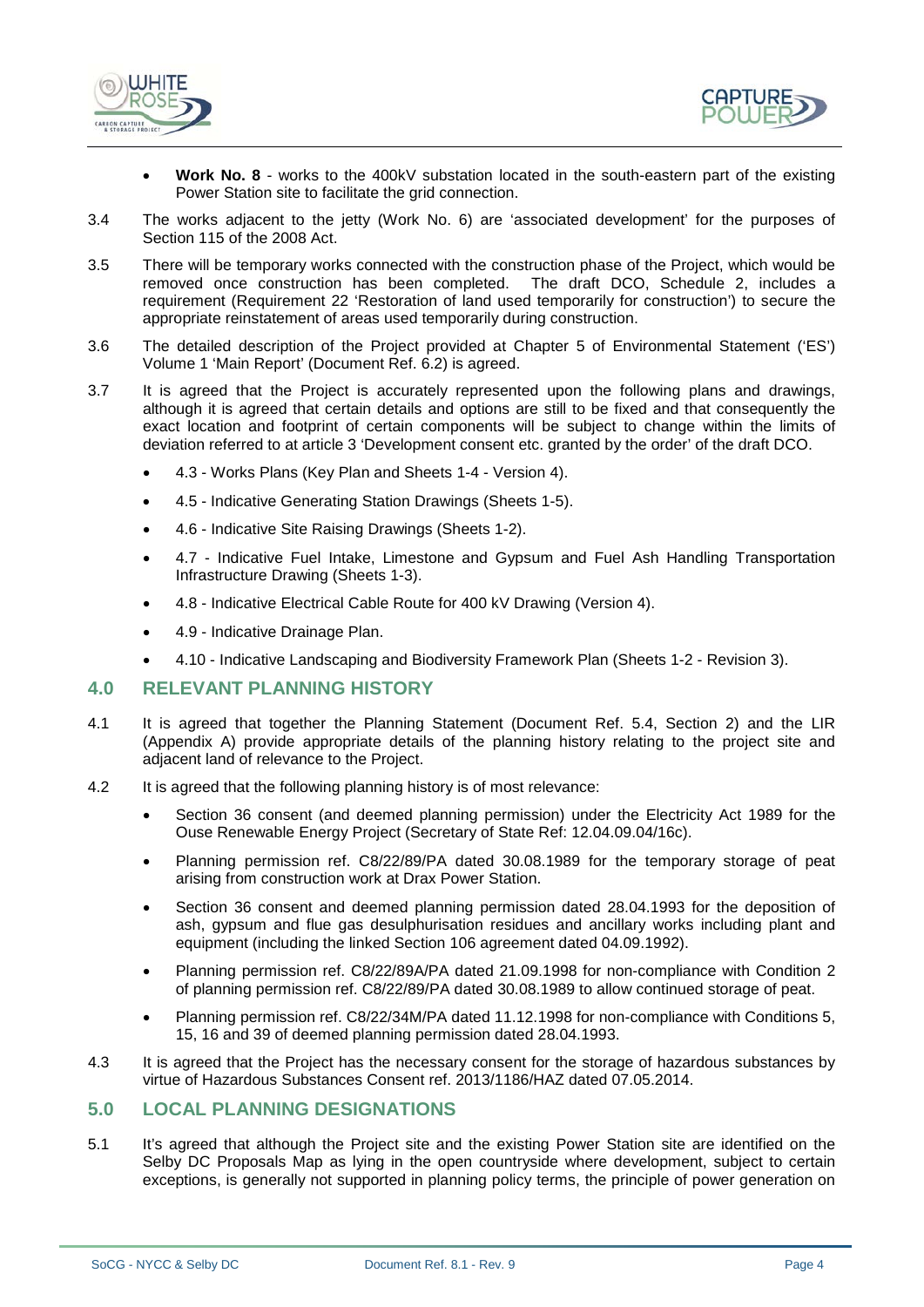



much of the operational area of the Project site has already been established by the consent granted for the Ouse Renewable Energy Plant.

- 5.2 Furthermore, it is agreed that while the Project site is not specifically allocated on the Proposals Map for power generation, both the Selby District Local Plan (2005) and the Selby District Core Strategy Local Plan (2013) contain text and policies that recognise the importance of the location for power generation and that are supportive of power generation and related development.
- 5.3 The Proposals Map identifies the Drax Augustinian Priory SM to the north-east (but outside) the Project site.
- 5.4 The Project site is shown lying within Flood Zones 2 and 3 within the Selby District Core Strategy Local Plan (Map 3, page 13) hence the need to raise the level of the site to mitigate flood risk.
- 5.5 It is agreed that there are no other designations or allocations identified within the local development plan that apply to the Project site.

# <span id="page-8-0"></span>**6.0 RELEVANT PLANNING POLICY**

- 6.1 It is agreed that the following policy relating to Nationally Significant Infrastructure Projects ('NSIPs') is the primary policy basis for the consideration of the Project:
	- Overarching National Policy Statement for Energy (EN-1).
	- The National Policy Statement for Fossil Fuel Electricity Generating Infrastructure (EN-2).
	- The National Policy Statement for Electricity Networks Infrastructure (EN-5).
- 6.2 It is also agreed that the following planning policy documents maybe important and relevant to the consideration of the Project:
	- National Planning Policy Framework and Planning Practice Guidance.
		- National Planning Policy for Waste.
		- The 'saved' policies of the Selby District Local Plan adopted February 2005:
			- Policy ENV 1 Control of Development.
			- Policy ENV 2 Environmental Pollution and Contamination.
			- Policy ENV 3 Light Pollution.
			- Policy ENV 27 Scheduled Monuments and Important Archaeological Sites.
			- Policy ENV 28 Other Archaeological Sites.
			- Policy EMP 10 Additional Industrial Development at Drax and Eggborough Power Stations.
			- Policy T 1 Development in Relation to the Highway Network.
			- Policy T2 Access to Roads.
			- Policy T8 Public Rights of Way.
		- The Selby District Core Strategy Local Plan adopted October 2013:
			- Policy SP1 Presumption in Favour of Sustainable Development.
			- Policy SP2 Spatial Development Strategy.
			- Policy SP13 Scale and Distribution of Economic Growth.
			- Policy SP15 Sustainable Development and Climate Change.
			- Policy SP 16 Improving Resource Efficiency.
			- Policy SP17 Low-Carbon and Renewable Energy.
			- Policy SP18 Protecting and Enhancing the Environment.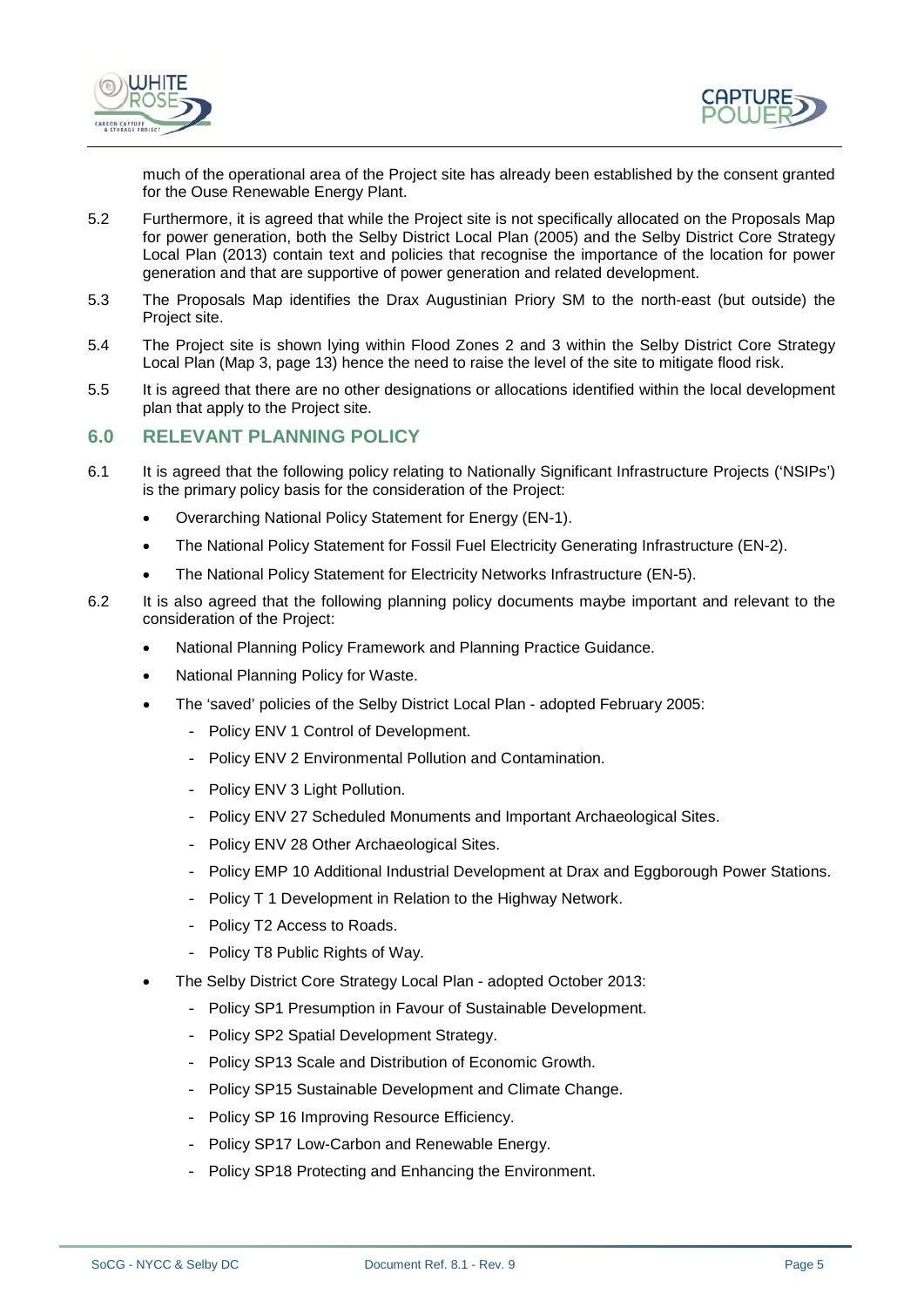



- Policy SP19 Design Quality.
- 6.3 All of the policies of the North Yorkshire Structure Plan, with the exception of Policy E8, have been cancelled. Policy E8 relates to the extent of the Green Belt areas in North Yorkshire. It is agreed that as the Project site does not encompass any Green Belt land or lie in close proximity to such land the policy is not relevant.
- 6.4 In addition, it is agreed that the following may be relevant:
	- North Yorkshire Minerals Local Plan adopted 1997
		- Saved Policy 4/1: Determination of Planning Applications
	- North Yorkshire Waste Local Plan adopted 2006
		- − Saved Policy 5/1 Waste Minimisation
- 6.5 NYCC is currently preparing a Minerals and Waste Plan but the timescales for the preparation of this are currently under review and the document is at an early stage of preparation. It is agreed that it cannot therefore be afforded any weight.
- 6.6 Having regard to the local planning designations and relevant national and local policy, it is agreed that the principle of the development of the Project in the location proposed is acceptable.

# <span id="page-9-0"></span>**7.0 THE NEED FOR THE PROJECT**

- 7.1 It is agreed that the 'need' that exists for the Project in policy terms is accurately set out at Section 4 of the Planning Statement (Document Ref: 5.4).
- 7.2 The need that exists for the Project in terms of providing new electricity generating infrastructure is confirmed in the NPSs for energy infrastructure, in particular EN-1.
- 7.3 Section 3.3 of Part 3 of EN-1 sets out a number of key reasons why there is an urgent need for new electricity generating infrastructure, including:
	- meeting energy security and carbon reduction objectives;
	- the need to replace closing electricity generating capacity;
	- the need for more electricity capacity to support the increased supply from renewables; and
	- future increases in electricity demand.
- 7.4 Paragraphs 3.3.15 3.3.24 of EN-1 underline the urgency of the need for new electricity generating capacity. Paragraph 3.3.15 states that in order to secure energy supplies that enable the UK to meet its climate change obligations to 2050, there is an urgent need for new (and particularly low carbon) energy infrastructure to be brought forward as soon as possible, and certainly in the next 10-15 years, given the crucial role of electricity as the UK decarbonises its energy sector.
- 7.5 Paragraph 3.3.23 confirms that the Government believes (based on predictions) that it is prudent, in order to minimise the risk to energy security and resilience, to plan for a minimum need of 59 gigawatts of new electricity generating capacity by 2025. The Government would like to see a significant proportion of the balance come from low carbon generation (paragraph 3.3.22).
- 7.6 It is agreed that EN-1 confirms the need that exists for all types of nationally significant energy infrastructure, including new fossil fuel plant with CCS, and makes clear that the SoS should assess such applications on the basis that this need and its scale and urgency has been proven. Furthermore, the SoS should give substantial weight to the contribution that all projects would make toward satisfying this need. As such, the need that exists for new electricity generating infrastructure, such as that proposed, is not open to debate or interpretation.

# <span id="page-9-1"></span>**8.0 SITE SELECTION AND ALTERNATIVES**

8.1 While the Project site is not allocated for power generation upon the Proposals Map of the local development plan, it is agreed that the local development plan documents do contain text and policies that recognise the importance of the location for power generation and that are supportive of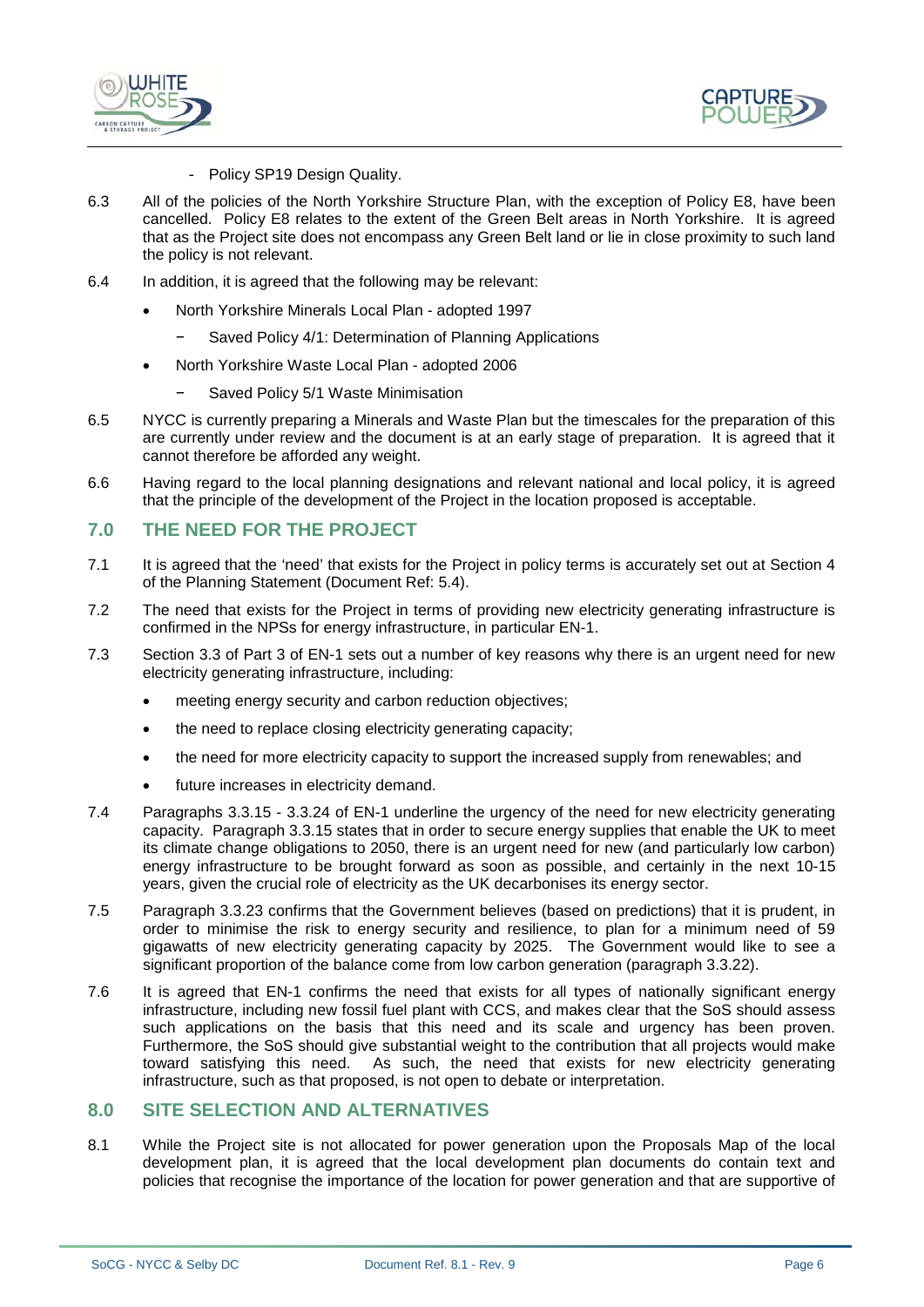



power generation and related development and that the principle of the Project in planning policy terms is acceptable.

- 8.2 It is also agreed that much of the operational area of the Project site lies within the application site boundary for the Ouse Renewable Energy Plant. It is agreed that the Ouse Renewable Energy Plant consent has established the principle of a new generating station, including large scale power generation buildings and structures at this location, although it is noted that the built footprint of the consented development would occupy a smaller area than that for the Project.
- 8.3 It is agreed that the immediate context of the Project site, formed by the existing Power Station site, is industrialised in terms of its character and appearance. Furthermore, it is agreed that the Project site is of relatively low environmental sensitivity.
- 8.4 It is therefore agreed that the Project site represents an appropriate location for the Project.
- 8.5 It is agreed that the consideration of alternatives set out in Chapter 5 of ES Volume 1 is both proportionate and appropriate. Furthermore, it is agreed that there are no legislative or policy requirements that apply to the Project site that would require the Applicant to consider alternative site locations.

# <span id="page-10-0"></span>**9.0 LIMITS OF DEVIATION AND DETAILED DESIGN**

- 9.1 It is agreed that it is not possible at this stage to fix all design details relating to the Project. This will be dependent upon the detailed design studies undertaken by the contractor. It is therefore necessary to retain a degree of flexibility within the Project.
- 9.2 It is agreed that the limits of deviation referred to in article 3 of the draft DCO (Document Ref. 2.1) and shown upon the Works Plans (Document Ref. 4.3) and the maximum building/structure dimensions at Table 5.1 of the Design and Access Statement (Document Ref. 5.5) provide for an appropriate degree of flexibility within which the Project can occur. It is also agreed that the EIA of the Project has appropriately assessed the likely significant environmental effects of the Project within the parameters defined by the limits of deviation and maximum dimensions.
- 9.3 In addition, there is agreement that the following requirements contained within the draft DCO at Schedule 2 provide an appropriate means by which to control and secure the detailed design of the Project:
	- No. 4 'Detailed Design'.
	- No. 5 'Provision of landscaping'.
	- No. 6 'Implementation and maintenance of landscaping'.
	- No. 9 'External lighting operation'.
	- No. 10 'Highway accesses'.
	- No. 11 'Means of enclosure'.
	- No. 12 'Surface and foul water drainage'.
	- No. 13 'Flood risk mitigation'.

# <span id="page-10-1"></span>**10.0 GOOD DESIGN**

- 10.1 It is agreed that the Design and Access Statement (Document Ref. 5.5) provides an appropriate appraisal of the Project site's context. With regard to this, it is agreed that the immediate context within which the Project will sit is industrial, being dominated by the large buildings and structures associated with the power generation uses at the existing Power Station site. Furthermore, that the landscape character of the immediate area is not particularly sensitive to change.
- 10.2 It is agreed that the design of the Project is appropriate given its function and purpose (to generate electricity) and the industrial context within which it will sit. It is recognised that in terms of siting and layout, the Applicant has sought to minimise the visual impact by locating the Project close to the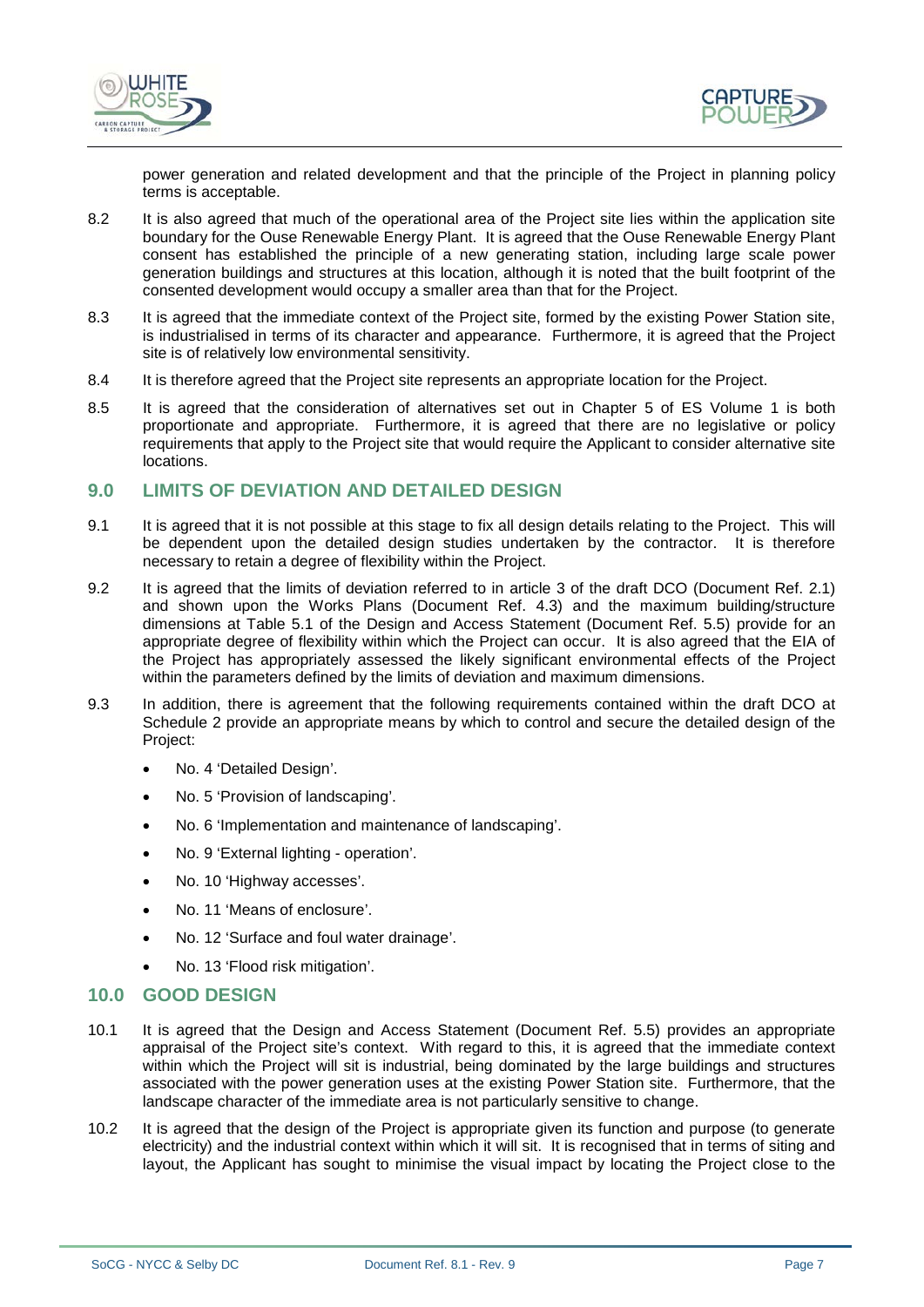



development at the existing Power Station site and that it will include on-site landscaping. Appropriate access routes and arrangements would also be provided within the site.

- 10.3 Further to the above, it is recognised that the Project incorporates a number of measures within its design to ensure that it will be resilient in terms of the effects of climate change as well as contributing to mitigating those effects.
- 10.4 It is therefore agreed that the Project represents 'good design' for the purposes of energy infrastructure and policy set out in EN-1, EN-2 and EN-5.

#### <span id="page-11-0"></span>**11.0 COMBINED HEAT AND POWER**

- 11.1 It is agreed that the Applicant has appropriately assessed the feasibility of combined heat and power ('CHP') and that this is documented within the CHP Assessment (Document Ref. 5.6). It is agreed that at this current time there is no viable demand for CHP.
- 11.2 In addition, it is agreed that the draft DCO includes an appropriate requirement (requirement No. 25 'Combined heat and power') that will ensure that during the lifetime of the Project the feasibility of CHP is periodically reviewed and space is maintained for CHP facilities in order to ensure that it is 'CHP Ready' in accordance with Environment Agency guidance.

# <span id="page-11-1"></span>**12.0 CARBON CAPTURE AND STORAGE AND CARBON CAPTURE READINESS**

- 12.1 It is agreed that the Carbon Capture and Storage ('CCS') and Carbon Capture Readiness ('CCR') Statement (Document Ref. 5.7) demonstrates that the Project complies with the requirements of the CCS/CCR regulations and guidance.
- 12.2 It is agreed that there will be no need for any retrofitting of carbon capture technology as the Project will have the ability to capture carbon from the commencement of operations.

# <span id="page-11-2"></span>**13.0 SUSTAINABILITY AND CLIMATE CHANGE**

- 13.1 The ES provides information on how the Project will mitigate and adapt to climate change. ES Volume 1, Chapters 6-9 (Document Ref. 6.2) and Volume 2, Chapter C.1 'Flood Risk Assessment' (Document Ref. 6.3.4) provide an assessment of the Project in relation to flooding and confirm that there will be no significant flood risk to the operational Project as it will be built on a raised platform and the presence of the raised platform will not significantly increase the risk or severity of flooding on neighbouring land.
- 13.2 ES Volume 3, Chapter N 'Climate Change Risk Assessment' and Chapter M 'Green House Gas Assessment' (Document Refs. 6.4.6 and 6.4.7) provide an assessment of risks to the Project as a result of climate change and consideration of operational emissions. Sections 4-6 of the Planning Statement (Document Ref: 5.4) consider the Project relative to policy relating to climate change and sustainability, as well as the overall need for the Project.
- 13.3 It is agreed that the above demonstrate that the Project will, amongst other things, be designed to minimise resource use, will incorporate appropriate surface water attenuation and be designed to be resilient to flooding. It is also agreed that the Project will contribute to sustainability objectives through the generation of low carbon energy, thereby making a positive contribution to reducing carbon emissions.
- 13.4 It is therefore agreed that the Project seeks to mitigate the effects of climate change, while it will also be resilient to the future effects of climate change and that it will make a positive contribution toward sustainability and climate change objectives. The Project therefore represents a form of sustainable development.

# <span id="page-11-3"></span>**14.0 ACCESS AND PUBLIC RIGHTS OF WAY**

14.1 It is agreed that the Project incorporates suitable highways and other access arrangements and that the details of these would be appropriately secured and controlled through requirements 4 'Detailed design' and 10 'Highway accesses' of the draft DCO. The details submitted pursuant to requirement 10 will require consultation with the local highway authority prior to approval.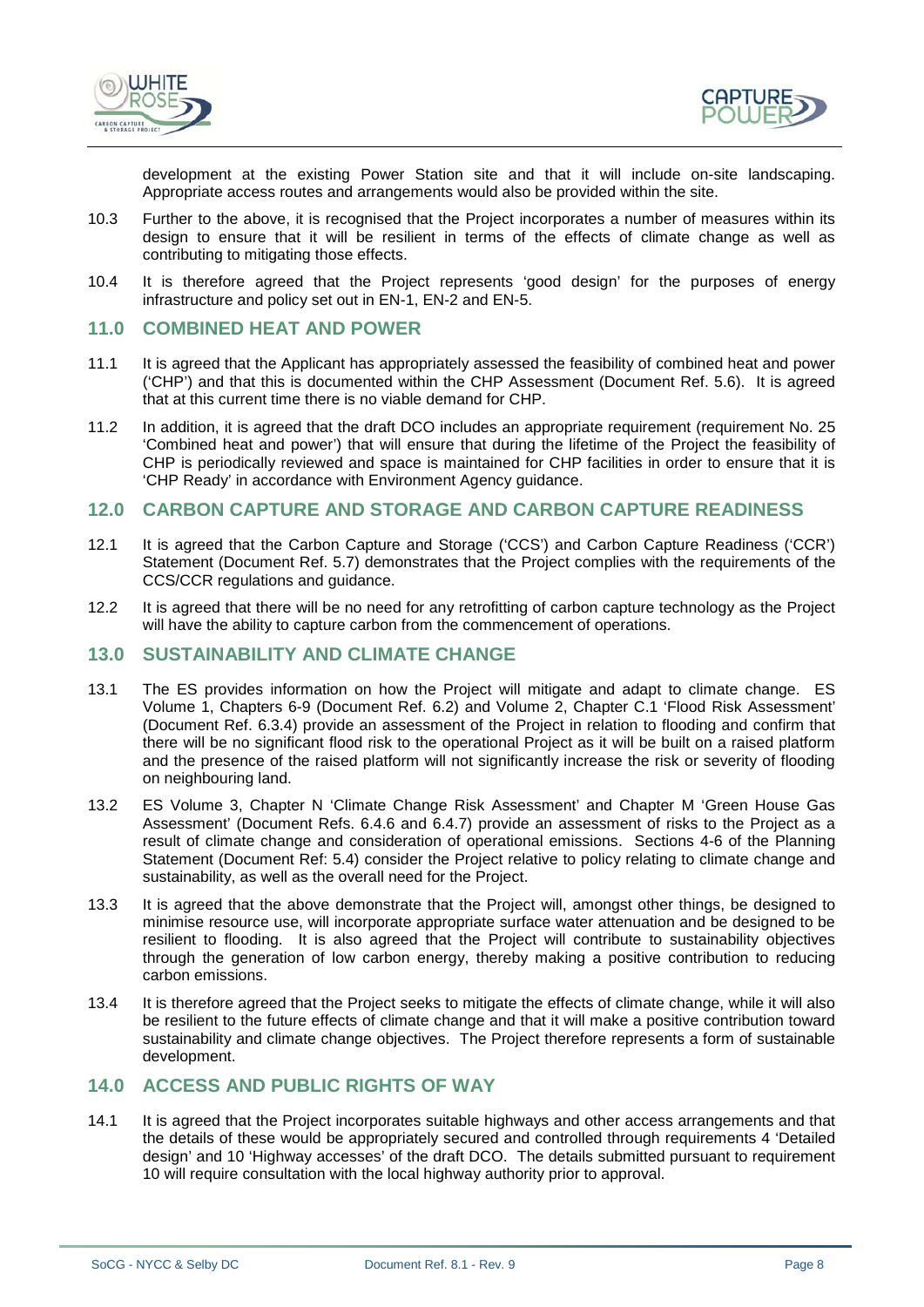



- 14.2 It is also agreed that it will be acceptable to create a new access on to Pear Tree Avenue for the sole use for emergency ingress/egress to the temporary construction and laydown area No. 4 and that the use of the access for emergency purposes only can be secured and controlled through requirement 10 'Highway accesses'.
- 14.3 A PROW runs along the western side of the Project site, past Barlow Mound, and then eastwards across the site to New Road/Pear Tree Avenue. A PROW also runs south-east from New Road across the Project temporary laydown area. These PROWs are the subject of a FDO that was confirmed by NYCC on 13 February 2015.These PROWs would be diverted as part of the Project.
- 14.4 It is agreed that Footpath nos. 35.47/1/1, 35.47/6/1 and 35.47/10/1 Long Drax and 35.6/12/1 Barlow will be diverted prior to commencement of development and that once diverted they will remain available throughout the development.
- 14.5 During construction it may be necessary to close Footpath Nos. 35.47/10/1, 35.47/6/1 and 35.47/1/1 Long Drax and 35.6/12/1 Barlow on a temporary basis. It is agreed that in such circumstances the NYCC PROW Officer must be consulted and suitable alternative routes provided. The arrangements for temporary closures will be agreed between the Applicant and the PROW Officer, and this is secured by requirement 7 'Public rights of way diversions' of the draft DCO.
- 14.6 It is agreed that the changes that have been made to the draft DCO (Document Ref. 2.1) to reflect the confirmation of the FDO (i.e. certain powers originally sought in the draft DCO in relation to PROW are no longer necessary) are acceptable. It is also agreed that the amended Access and Rights of Way Plans (Document Ref. 4.4) submitted by the Applicant at Deadline 4 accurately show the extent of the closures and diversions.
- 14.7 It is agreed that requirement 7 provides at appropriate means by which to manage and implement the confirmed footpath extinguishments and diversions (both permanent and temporary) required for the Project.

# <span id="page-12-0"></span>**15.0 MINERALS AND WASTE**

- 15.1 The Project would result in the deposit of ash. However, this will be dealt with in a similar way to ash from the existing Power Station site, with disposal at Barlow Mound (Work No. 3). It is agreed that the requirements at Schedule 2 of the draft DCO should not apply to Barlow Mound and that the existing planning controls for Barlow Mound (including those relating to restoration and aftercare) should apply to the Project in the same manner as they currently apply to the existing Power Station site. It is agreed that NYCC should continue to be the enforcing authority in relation to those controls.
- 15.2 ES Volume 1, Chapter 5 'Project Description and Alternatives', Section 5-31 provides information of waste management for the project. With regard to this, it is agreed that the Framework Site Waste Management Plan contained at Section R of ES Volume 3 (Document Ref. 6.4.11) provides an appropriate framework to minimise and manage any waste arising from the construction and operation of the Project. Furthermore, that the details for minimising and managing waste can be adequately controlled and secured by requirement 25 of the draft DCO 'Waste management on site – construction and operational wastes'. It is therefore agreed that Policy 5/1 'Waste Minimisation' of the North Yorkshire Waste Local Plan (2006) is satisfied.
- 15.3 It is agreed that the principle of utilising the clay that has been stored temporarily at Barlow Mound for site raising in connection with the Project, is acceptable subject to appropriate restoration of that area, to be agreed with NYCC in its capacity as minerals planning authority. On this basis it is agreed that there is no conflict with the 'saved' policies of the North Yorkshire Minerals Local Plan (adopted 1997).
- 15.4 It is agreed that the principle of relocating the peat that has been stored temporarily on part of the Project site is acceptable subject to agreement of a suitable alternative location and the necessary consent. Drax Power Limited is currently in discussions with NYCC regarding the identification of a suitable location.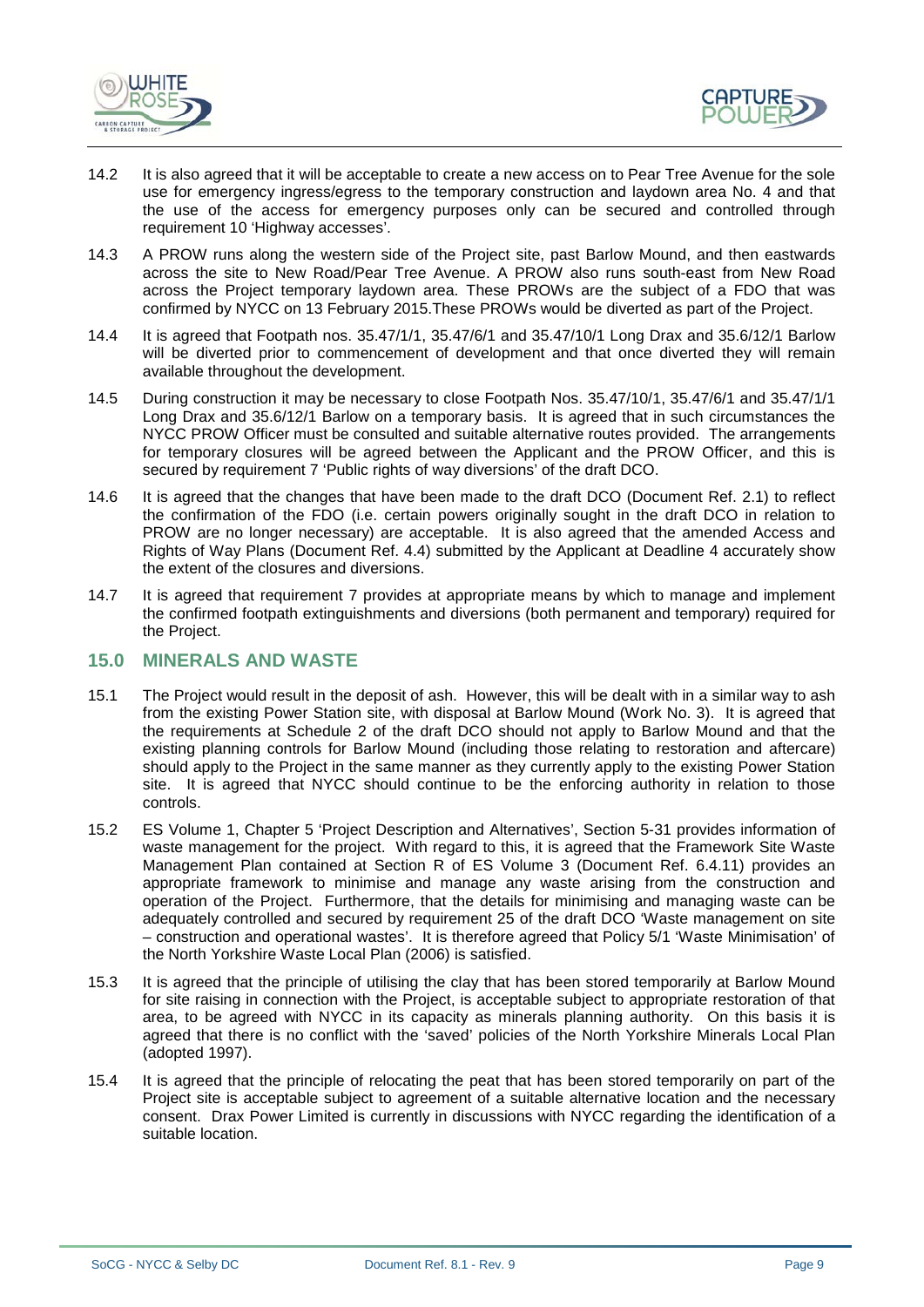



# <span id="page-13-0"></span>**16.0 ENVIRONMENTAL IMPACT ASSESSMENT**

# TRAFFIC AND TRANSPORT

- 16.1 This section considers details relating to the impact in terms of transport and access associated with the Project. The assessment of effects is set out in ES Volume 1, Chapters 6-8 (Document Ref. 6.2) and Volume 2, Chapter E 'Transport Assessment' (Document Ref. 6.3.7). The assessment considers the construction, operational and decommissioning traffic associated with the workforce, together with the import and export of materials by Heavy Goods Vehicles ('HGV').
- 16.2 Construction workforce travel to and from the Project site will lead to increased traffic flows particularly on New Road, the A645 (towards the M62) the A614 Rawcliffe Road, the M62 (J36) and the A1041 (towards Selby), which it is agreed will lead to minor to moderate increases in peak hour traffic. Similarly HGV movements on the same roads will also lead to minor to moderate increases.
- 16.3 It is agreed that analysis of junction capacity with the Project construction traffic indicates that the junctions affected will, with one small exception, operate with sufficient reserve capacity in all scenarios, during construction with limited queuing experienced. The one exception is one arm of the M62 northern roundabout junction and this would only apply for a few months of peak Project workforce construction traffic if that coincided with outage work at the existing Power Station site, and then only during part of the daily evening peak periods.
- 16.4 There is the potential for the increased traffic to change the present accident rate during construction. However, it is agreed that there is no clear pattern identified in current accidents on the local road network and with the proposed mitigation measures, especially in regards to junction design and traffic controls, accident risks are expected to be maintained at current levels.
- 16.5 It is agreed that abnormal indivisible loads ('AILs') should be transported during off-peak periods and that liaison will be required with the highway authorities and local police. Requirement 19 of the draft DCO 'Construction traffic routing and travel plan' will require the Applicant to submit a plan providing details of the routing strategy and procedures for the notification and conveyance of AILs , including agreed routes, the anticipated number of AILs to be delivered by road and measures to mitigate traffic impact. This will include temporary removal of street furniture, kerbed islands or street lighting, vegetation cut-back, protection/strengthening of verges and/or carriageways and minor modifications to the public highway, as required.
- 16.6 Overall, it is agreed that construction traffic will lead to increased flows of cars and HGVs on the local road network but significant effects in terms of delays are predicted only at one junction and then only within the evening peak at the theoretical overlap of peak construction traffic flows coinciding with an outage at the existing Power Station site. Other than this, it is agreed that significant effects are not predicted to road users from any other Project activities during construction.
- 16.7 It is agreed that operational traffic movements due to the workforce are expected to be relatively small in number, with an operational workforce of approximately 60 staff over two or three shifts. Even without spreading this number over the operational shifts the associated traffic will be negligible and not have a significant effect. Furthermore, coal for the operational phase of the Project is expected to arrive by rail directly into the Project site.
- 16.8 Rail is the chosen method of transport for the import of coal to the Project site, making use of the existing Power Station site rail facilities. Furthermore, the preferred disposal method for ash would be through the existing Power Station ash facilities, with temporary storage on site before being sold or storage at Barlow Mound. Even if all bulk materials (excluding coal) were transported to and from the Project site by HGV, this would only result in approximately 86 HGV arrivals and departures per day. In addition, if all ash left the site by road there would be approximately 10 HGVs per day.
- 16.9 The Project has the ability to co-fire coal and biomass. During operation of the generating station biomass would be delivered to the Project site by road. If the generating station fired at the potential maximum of 15% biomass this would equate to a further 31 HGVs (62 HGV movements in total) accessing the Project site per day.
- 16.10 Following the submission of the Application in November 2014, the Applicant identified that the operational assessment of the Project contained within the ES had not taken account of biomass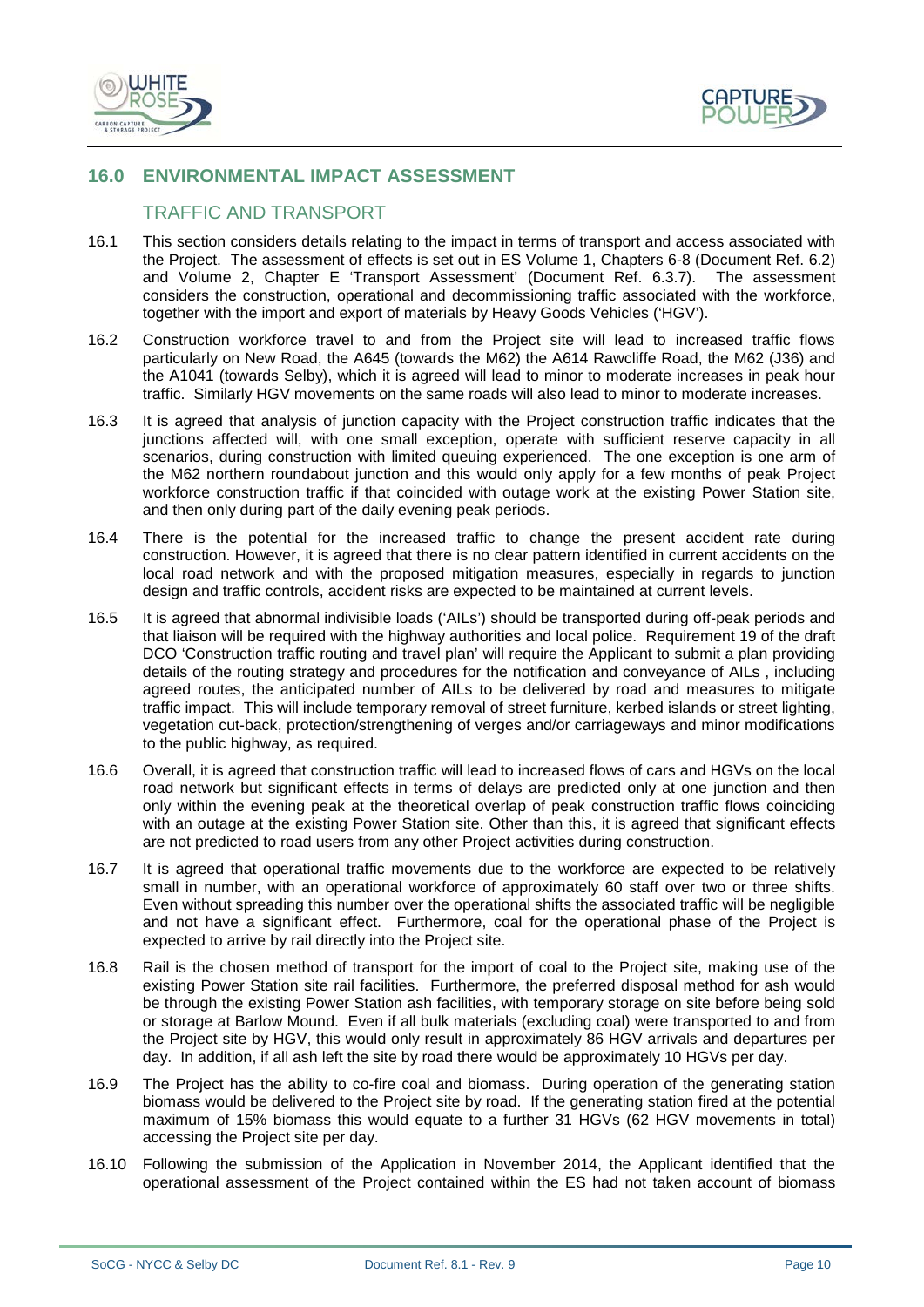



HGV movements. A technical note (Document Ref. 6.3.7(i) - Environmental Statement - Traffic Sensitivity Test) was therefore produced to explain the rationale for transporting biomass to the Project site by road and assess the maximum anticipated number of biomass HGVs in order to identify whether this would result in any change to the assessment conclusions of the ES for operational impacts relating to traffic, air quality and noise. The note confirms that the inclusion of the biomass deliveries in the assessments does not alter the conclusions of the ES in terms of traffic impacts and the capacity of the highway network to accommodate movements, air quality or noise.

- 16.11 It is agreed that operational HGV movements can be adequately accommodated on the highway network and that these will be small in proportion to the movements generated by the construction phase, impacts will be less and the effects on the local road network will not be significant.
- 16.12 It is agreed that the following requirements are suitable to secure mitigation of the traffic and transport effects of the Project:
	- No. 19 'Construction traffic routing and travel plan' this is with the exception of (2)(f) and the extent of the pre-construction surveys of the carriageway surface on New Road (see paragraphs 18.3 and 18.4).
	- No. 24 'Operational traffic routing and travel plan'.

# AIR QUALITY

- 16.13 This section considers details relating to the impact in terms of air quality associated with the Project. The assessment of effects is set out in ES Volume 1, Chapters 6-8 (Document Ref. 6.2) and Volume 2, Chapter A 'Emissions to Atmosphere Technical Report' (Document Ref. 6.3.1).
- 16.14 It is agreed that during the construction phase of the Project there will be no significant effects on air<br>quality due to dust or traffic emissions. Furthermore, that requirement 18 'Construction Furthermore, that requirement 18 'Construction environmental management plan' of the draft DCO would secure a programme of environmental monitoring and reporting, including corrective actions, during construction.
- 16.15 There is the potential for air quality effects as a result of direct emissions to air from the operation of the Project. Furthermore, potential impacts on air quality could result from increased traffic during construction, operation and decommissioning. Impacts on air quality could lead to secondary effects on both sensitive human and ecological receptors. There is also the potential for air quality effects as a result of project start-up and shut down and emissions during some foreseeable non-routine operations. These will be assessed by the EA in determining the application to vary the existing Environmental Permit.

# NOISE AND VIBRATION

- 16.16 This section considers the impact of the Project in terms of noise and vibration effects. The assessment of effects is set out in ES Volume 1, Chapters 6-8 (Document Ref. 6.2) and Volume 2, Chapter B 'Noise and Vibration Technical Report' (Document Ref. 6.3.2). The assessment considers both construction and operational noise.
- 16.17 It is agreed, in terms of residual effects that predicted noise levels from construction activities will be within accepted criteria and there will be no significant effects even at the nearest noise sensitive receptor during the noisiest activity. It is agreed that no significant noise effects are predicted from construction traffic and no significant effects from vibration. It is agreed that requirement 20 'Construction hours' of the draft DCO and the noise limits within that requirement will provide an appropriate means to control construction noise effects.
- 16.18 The design of the Project includes mitigation on all the key noise generating plant items. The types of mitigation that will be applied, generally include the following:
	- placing loudest noise sources indoors;
	- procuring low noise equipment (transformers, cooling tower fans etc.);
	- adding silencers on air intakes/outlets and upstream/downstream of main boiler fans;
	- using acoustic screens or enclosures on major outdoor items such as pumps and motors; and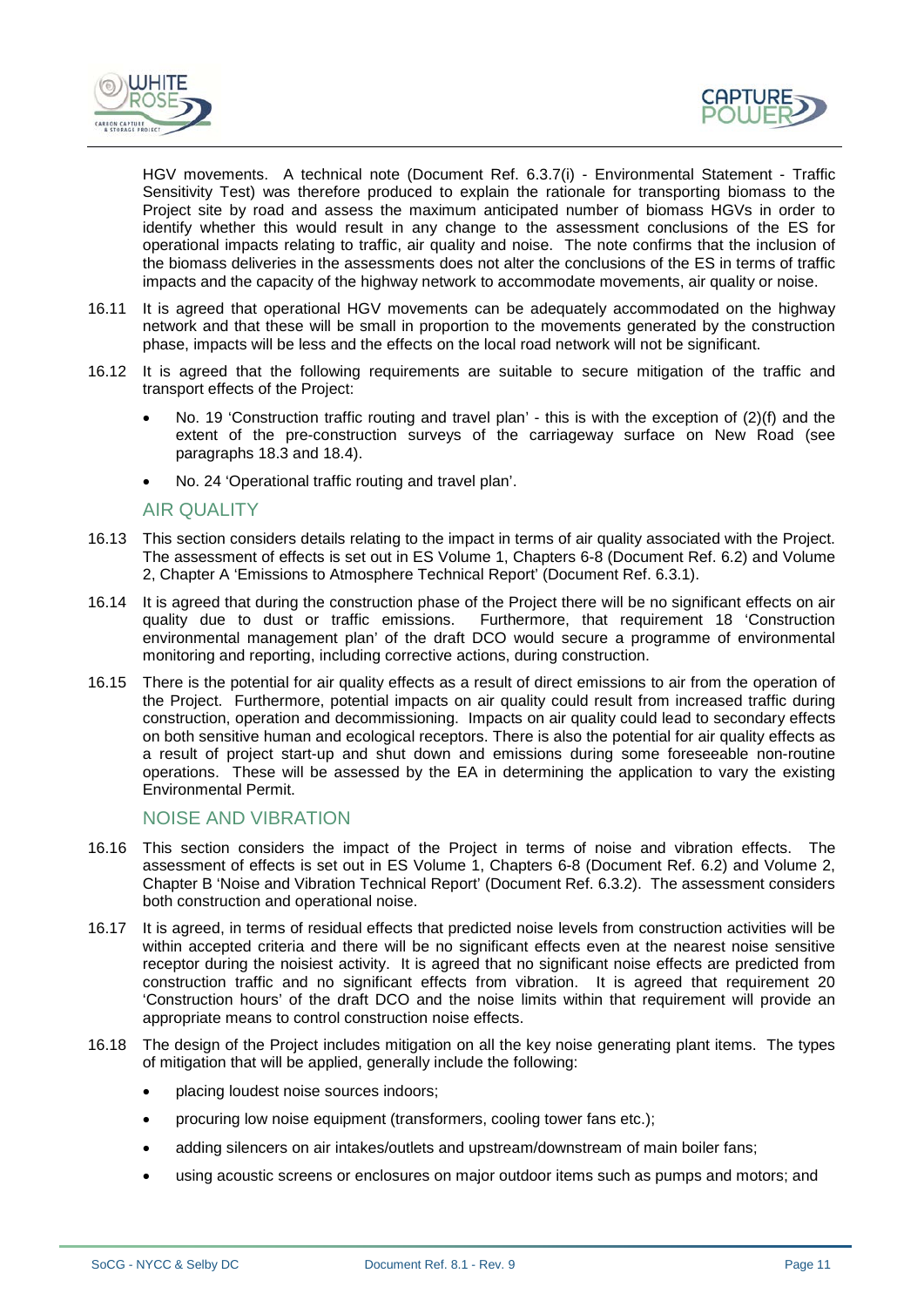



- acoustically insulating valves and pipes.
- 16.19 The Applicant has submitted a document entitled 'Summary of Noise Mitigation Measures' (Document Ref. 9.10) for Deadline 7, which provides a full explanation of the proposed noise mitigation measures. This document was provided to Selby DC (the relevant authority in terms of noise) in advance of Deadline 7.
- 16.20 With regard to operational noise the Applicant has proposed a requirement (requirement 23 'Operational noise') within its preferred draft DCO (Document Ref. 2.1 - Revision 5) submitted for Deadline 7. The requirement includes a table that sets out proposed operational noise levels to be achieved at the nearest noise sensitive receptors during the day-time (0700 - 2300 hours) and nighttime (2300 - 0700).
- 16.21 The Applicant and Selby DC are in agreement as to the need for an operational noise requirement and have been able to agree on some of the noise levels to be achieved at noise sensitive receptors that have been incorporated within the requirement (as drafted in the Applicant's preferred draft DCO). The respective positons of the Applicant and Selby DC in relation to requirement 23 are clarified at **Appendix 1**.

#### SOCIO-ECONOMICS

- 16.22 The assessment of socio-economic effects is set out in ES Volume 1, Chapters 6-8 (Document Ref. 6.1) and Volume 2, Chapter F 'Socio-Economic Characteristics' (Document Ref. 6.3.8).
- 16.23 During the construction phase, it is agreed that the Project will generate approximately 500 full time equivalent ('FTE') jobs equating to a major positive beneficial effect.
- 16.24 It is agreed that the main potential effects during operation are related to employment, especially locally. Also relevant is the potential economic benefits to the local, regional and national economies. It is also agreed that wider socio-economic benefits are possible by virtue of the nature of the Project. Other effects assessed included pressure on housing at a local level.
- 16.25 It is expected that the Project will provide approximately 60 FTE jobs when fully operational. Exact shift patterns and employment numbers have yet to be determined but it is expected these will be spread over three operational shifts with the majority on day shift.
- 16.26 It is agreed that economic benefits to a local/regional economy accrue not just from direct employment but also indirectly from the multiplier effect. Overall, the net employment gain during operation is estimated to be approximately 120 FTE jobs. Therefore, it is agreed that the Project is predicted to have a long-term positive effect on the local economy.
- 16.27 If some of the operational workforce moves to the area it will lead to an increased demand for housing in the local area. However, this is not expected to be a major issue given the employee numbers predicted for the Project as outlined above, especially given the proximity of urban areas such as York and Leeds, and the ease of access to the Project site as outlined above.
- 16.28 It is agreed that wider regional economic effects, although not quantified, may include inward investment in the form of research and development locating to the area to take advantage of expertise and experience in CCS and to further develop the technology for use in any future projects of a similar or related nature as part of the Government's CCS Roadmap. Furthermore, it is agreed that the Project will support the NGCL  $CO<sub>2</sub>$  transmission pipeline, which will be of future benefit to other major  $CO<sub>2</sub>$  emitters and has the potential to stimulate new CCS projects.
- 16.29 In terms of national effects, it is agreed that the Project will assist the UK in establishing itself in the international CCS market with the potential to capture between 2% and 10% of the market. There are other significant economic benefits associated with CCS. The Gross Value Added is estimated by the Carbon Capture and Storage Association to be in the order of £2 to £4 billion per year by 2030 with a cumulative value of £15 to £35 billion depending on whether installed capacity is 10 GWe or 20 GWe. The UK market has the potential to capture a high proportion of engineering services, project management, procurement and commissioning activities and would benefit from crossover with the oil and gas industry.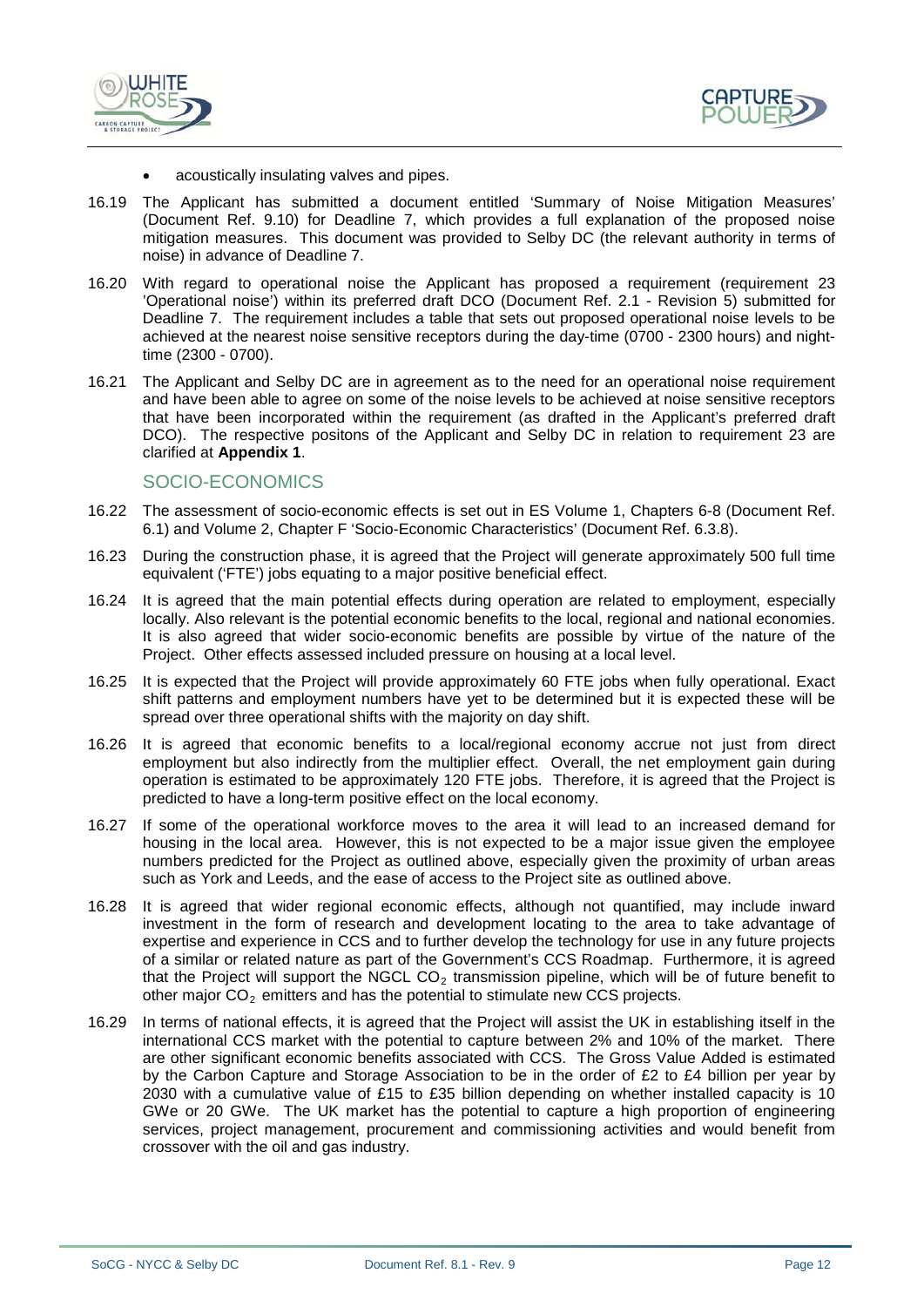



- 16.30 Future CCS is important for both the energy and industrial sectors in the UK (the regional benefits are discussed above). Aside from power generation, it is agreed that a successful demonstration of CCS at a commercial scale will allow other high  $CO<sub>2</sub>$  emitting industries such as cement, steel and chemicals to explore the possibility of incorporating CCS into their own processes. Many of these industries have few options for using renewable energy as many of the emissions are generated from process as well as the fuels used.
- 16.31 Overall, it is agreed that the Project is anticipated to be the first step in a 'new' industry that could have a positive effect on the local, regional and national economy in the long term if the full benefits are realised.
- 16.32 The importance of maximising the potential of the Project to provide employment. skills and training for the local population is agreed. To this end, the Applicant has included a requirement To this end, the Applicant has included a requirement (requirement 31 'Employment, skills and training') within the draft of the DCO to secure a plan to promote and support employment, skills and training development opportunities for local residents during construction and employment opportunities during operation. In addition, the Applicant anticipates including a Visitor Centre as part of the Project, which would provide an educational facility for the local area covering the Project, as well as the wider CCS industry. The wording of requirement 31 is agreed.

# LANDSCAPE AND VISUAL AMENITY

- 16.33 The assessment of landscape and visual effects, including cumulative effects, is set out in ES Volume 1, Chapter 6-8 (Document Ref. 6.2) and Volume 2, Chapter H 'LVIA Technical Report' (Document Ref. 6.3.12).
- 16.34 It is agreed that there will be potential long-term landscape and visual effects from plant and activities associated with the Project. The effects considered are as follows:
	- the physical presence of new structures in the landscape immediately north of the existing Power Station site;
	- the permanent loss of agricultural land within the operational area of the proposed generating station ;
	- the visibility of the conveyors, including the movement of coal and biomass to the west of the existing Power Station site from the existing coal yard to the Project site;
	- the presence and movement of vehicles within and around the operational area; and
	- potential visibility of plumes from the vent stack and cooling towers.
- 16.35 It is agreed that due to the height of certain elements of the Project, on-site visual screening with vegetation will in most cases not be possible and is unlikely to mitigate potential landscape and visual effects to any great extent. It will though screen some of the lower level buildings and structures.
- 16.36 The proposed on-site mitigation includes the provision of a landscaping scheme and on-going management of landscaping, which it is agreed can be adequately secured by the following requirements:
	- No.5 'Provision of landscaping' (with the exception of the site raising works this requires the approval of landscaping details prior to development).
	- No.6 'Implementation and maintenance of landscaping'.
- 16.37 Following discussions with NYCC, Selby DC and the Yorkshire Wildlife Trust ('YWT'), the Applicant has further developed the Indicative Landscape and Biodiversity Framework Plan submitted as part of the DCO Application (Document Ref. 4.10) in order to maximise the contribution that can be made by the on-site landscaping to the landscape setting of the site and its biodiversity interest and value. An updated version of the Plan was submitted at Deadline 6.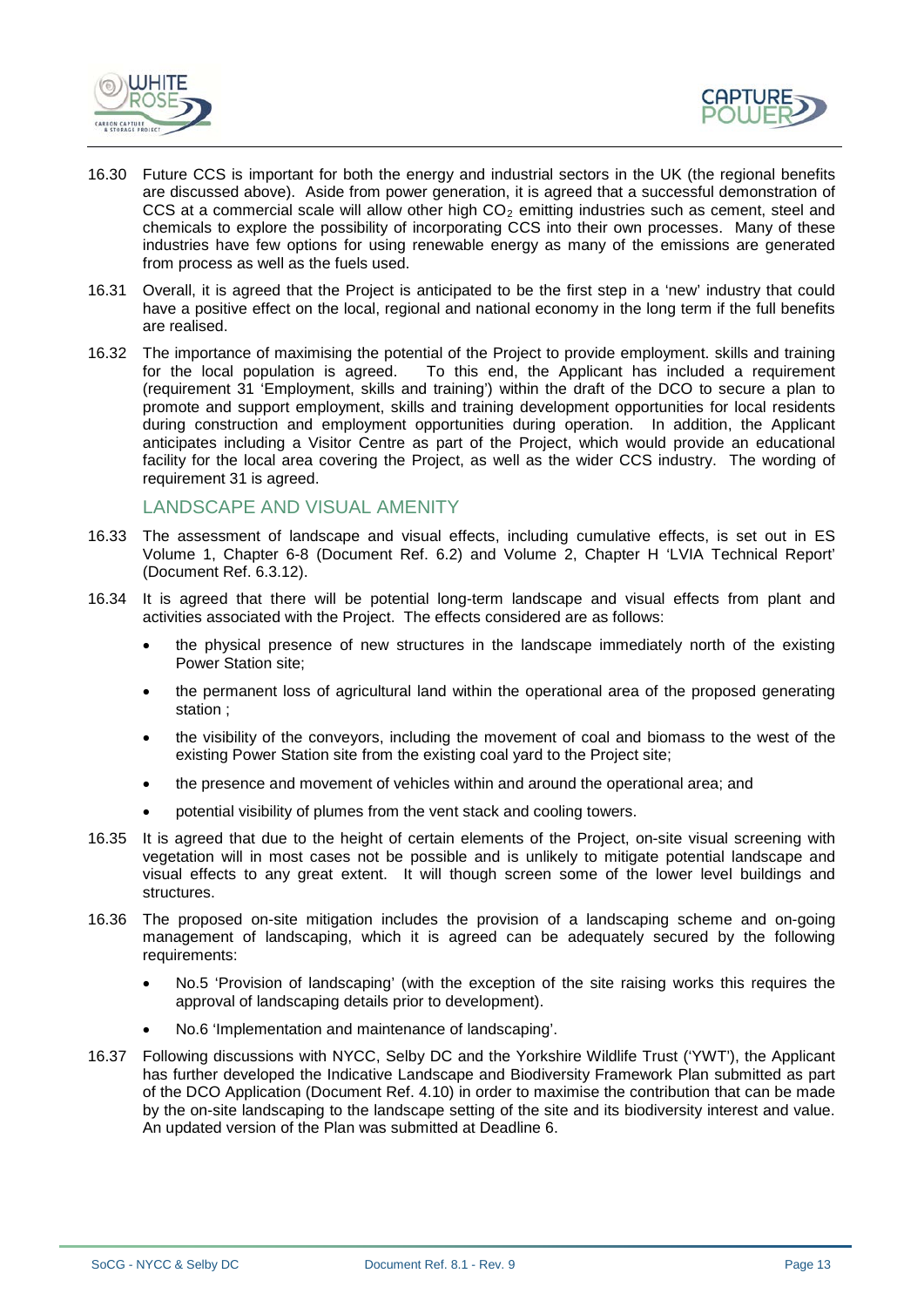



16.38 The Applicant's position in respect of the landscape and visual effects of the Project, including cumulative effects is set out in Document Ref. 9.3 submitted at Deadline 2, specifically response Refs. 21 – 28. The position of the authorities is set out at Section 8 of the Local Impact Report.

# WATER RESOURCES AND FLOOD RISK

- 16.39 This section considers details relating to the impact in terms of water resources and flood risk associated with the Project. The assessment of effects is set out in ES Volume 1, Chapters 6-8 (Document Ref. 6.2) and Volume 2, Chapter C 'Surface Water and Flood Risk Technical Report' and (Document Ref. 6.3.3) and Chapter C.1 'Flood Risk Assessment' (Document 6.3.4).
- 16.40 It is agreed that NYCC is the 'Lead Local Flood Authority' for the county of North Yorkshire but that the Project falls within the administrative boundary of the Shire Group of Internal Drainage Boards ('IDBs') (Selby Area IBD) to whose opinion as local risk management authority NYCC would defer.
- 16.41 The Project will generate new potential effects on the nearby water environment, namely from the potential for an increase in flood risk, surface water drainage ussies, newly introduced contamination sources and abstraction, which in the absence of mitigation could adversely affect the nearby water environment and ecological habitat.
- 16.42 It is agreed that the Project will operate on a platform constructed to bring it to a level that is above the flood risk level for the area. However, this will reduce the storage capacity of the flood plain and the Project will change (increase) the rate and volumes of surface water run-off from the pre-Project levels. It is agreed that together these factors could increase the risk of flooding elsewhere. However, notwithstanding the potential adverse effects, it is agreed that through the site raising, flood risk will be appropriately managed and that flood risk effects to neighbours as a result of the Project and associated loss of floodplain storage are not considered significant. No other risks from other flood sources have been identified in the study area. It is also agreed that even if flood defences were to fail, the Project will be adequately protected.
- 16.43 Contamination risks to surface waters from spills and leaks will be avoided and/or minimised through good operational management practice. It is also agreed that the various other mitigation measures inherent in the design of the Project will prevent significant effects on water quality and secondary effects on ecology and other surface water users.
- 16.44 It is agreed that the following requirements are sufficient to secure the proposed mitigation:
	- No.12 'Surface and foul water drainage'.
	- No.13 'Flood risk mitigation'.
	- No.14 'Contaminated land and groundwater'.
	- 'No.18 Construction environmental management plan'.
- 16.45 Overall, it is agreed that there will be no significant effects on surface water resources or on ecological populations and human users that rely on them. Process effluent discharges will be treated and within the current consent conditions for the Drax Power Station. It is also agreed that there will be no significant flood risk to the operational Project as it will be built on a raised platform, the height of which has been determined by flood risk assessment studies and it will be served with suitable emergency access and egress. The presence of the raised platform will not significantly increase the risk or severity of flooding on neighbouring land.

# SOILS, HYDROGEOLOGY AND LAND QUALITY

- 16.46 This section considers details relating to the soils, hydrogeology and land quality associated with the Project. The assessment of effects is set out in ES Volume 1, Chapters 6-8 (Document Ref. 6.2).
- 16.47 There will be storage and handling of chemicals and wastes and the potential to contaminate soils and groundwater, with the potential for secondary effects on people and ecological receptors. Accidental spills could also affect soils and groundwater and also have the potential for onward transmission to other receptors. Furthermore, the presence of buildings and areas of hardstanding will reduce the infiltration of rainwater to the ground. Groundwater abstraction could put pressure on resources.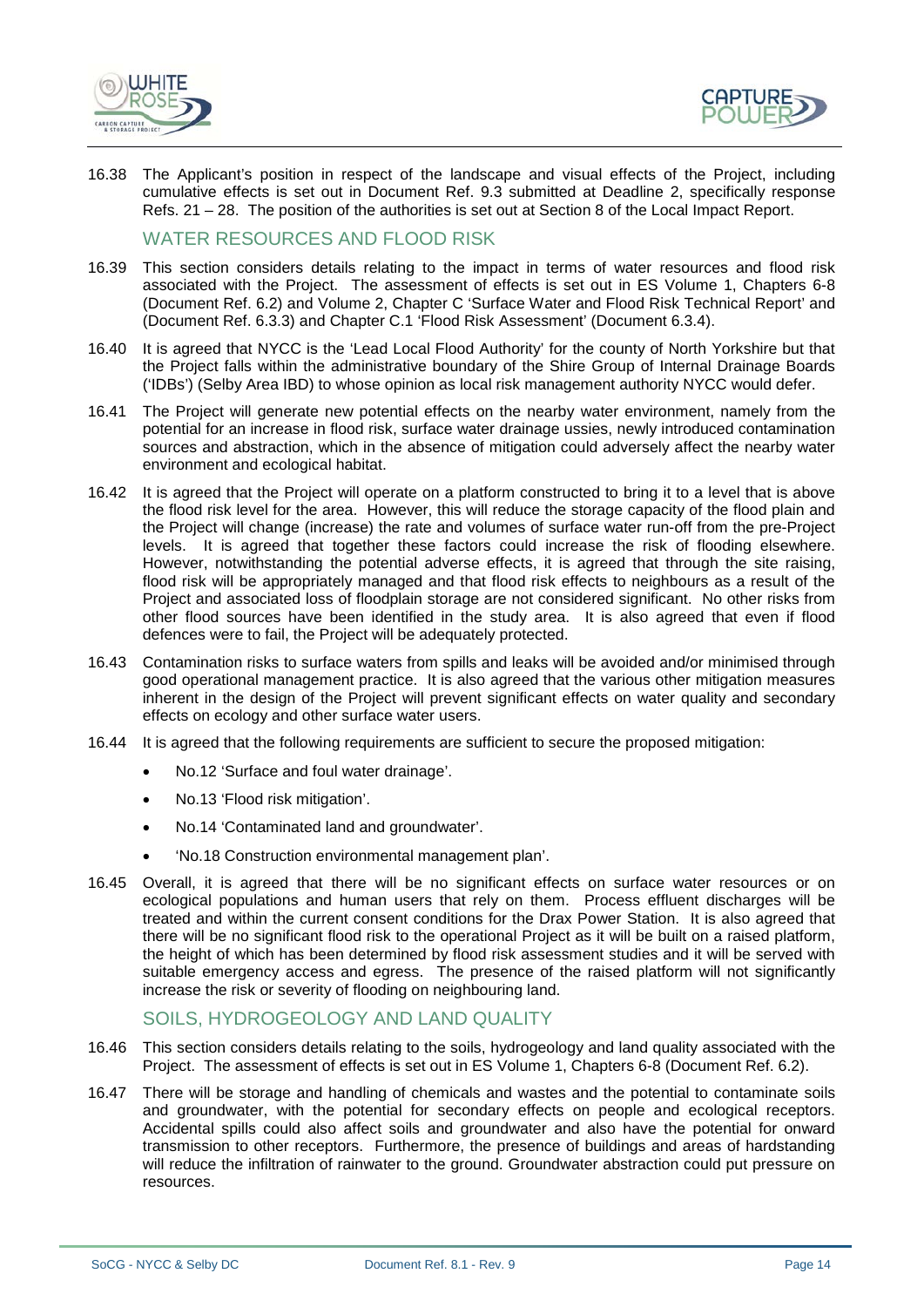



- 16.48 It is agreed that impacts and the risk of impacts will be avoided and/or minimised through good operational management practice. With these provisions in place, it is agreed effects on soils and water resources and secondary effects on ecological receptors and people are considered to be not significant.
- 16.49 It is agreed that the shallow groundwater in made ground and superficial deposits will see minimal impacts on recharge and the deeper sandstone aquifer is a confined aquifer and is a not fed by infiltration. There will be no significant effects on groundwater resources or their users. Potential impacts on soils and groundwater are amenable to tried and tested mitigation measures (e.g. for waste management, storage of fuels and chemicals) and no significant effects are predicted to these resources. These mitigation measures will also serve to protect surface water resources from accidental harm.

#### **ECOLOGY**

- 16.50 The assessment of effects is set out in ES Volume 1, Chapters 6-8 (Document Ref. 6.2) and Volume 2, Chapter I 'Ecology Technical Report' (Document Ref. 6.3.13).
- 16.51 The scope of the assessment is agreed in terms of the effects considered, as follows:
	- direct effects (physical habitat loss) and secondary effects (due to changes in air quality and nitrogen and acid deposition, and disturbance including light and noise) on statutory designated sites, non-statutory designated sites and Natural Environment and Rural Communities ('NERC') Act 2006 priority habitats;
	- direct effects (physical habitat loss) and disturbance from light and noise on species present (smooth newts, foraging and roosting bats, snakes, badgers, breeding birds and invertebrates) in the vicinity of the Project;
	- increased traffic levels during operation (and subsequent emissions, dust and exhaust fumes) leading to adverse effects upon statutory designated sites, non-statutory designated sites and NERC priority habitats; and
	- secondary effects due to changes in water quality or physical flows at sites with hydrological connectivity to discharges or to potential sources of spills and leaks.
- 16.52 It is agreed that the Project would provide for on-site habitat mitigation but that this would not fully offset the loss of habitat, notably wetland habitat, at the Project site. Following discussions with the YWT the Applicant has further developed the Indicative Landscaping and Biodiversity Framework Plan (Document Ref. 4.10) to maximise the contribution that the proposed on-site mitigation can make to the biodiversity interest and value of the Project site. This approach is supported by NYCC and SDC. An updated Plan was submitted at Deadline 6.
- 16.53 It is agreed that additional mitigation for on-site habitat loss is required and that this could be provided off-site. The Applicant has reached agreement with the YWT and the EA regarding off-site mitigation and this is documented within the SoCG with the YWT (Document Ref. 8.5). It is agreed that the off-site mitigation would fully mitigate the biodiversity/ecological effects of the Project. The mitigation will be secured by a Section 106 Deed of Development Consent Obligations, which was drafted and agreed with the YWT and Selby DC (who are a party to it) and also NYCC and the EA (although they are not party to it).
- 16.54 It is agreed that a Biodiversity Mitigation and Management Plan could be used to guide and deliver the on-site mitigation. Furthermore, that requirement 16 of the draft DCO ('Biodiversity mitigation and management plan') could provide an appropriate mechanism to secure such a plan.
- 16.55 The Section 106 Deed of Development Consent Obligations was executed on 23 September 2015 and it agreed that it provides an appropriate mechanism to secure the off-site mitigation.

#### CULTURAL HERITAGE

16.56 The assessment of effects of the Project is set out in ES Volume 1, Chapters 6-8 (Document Ref. 6.2) and Volume 2, Chapter G 'Archaeology Technical Report' (Document Ref. 6.3.9) and Chapter H 'LVIA Technical Report' (Document Ref. 6.3.12).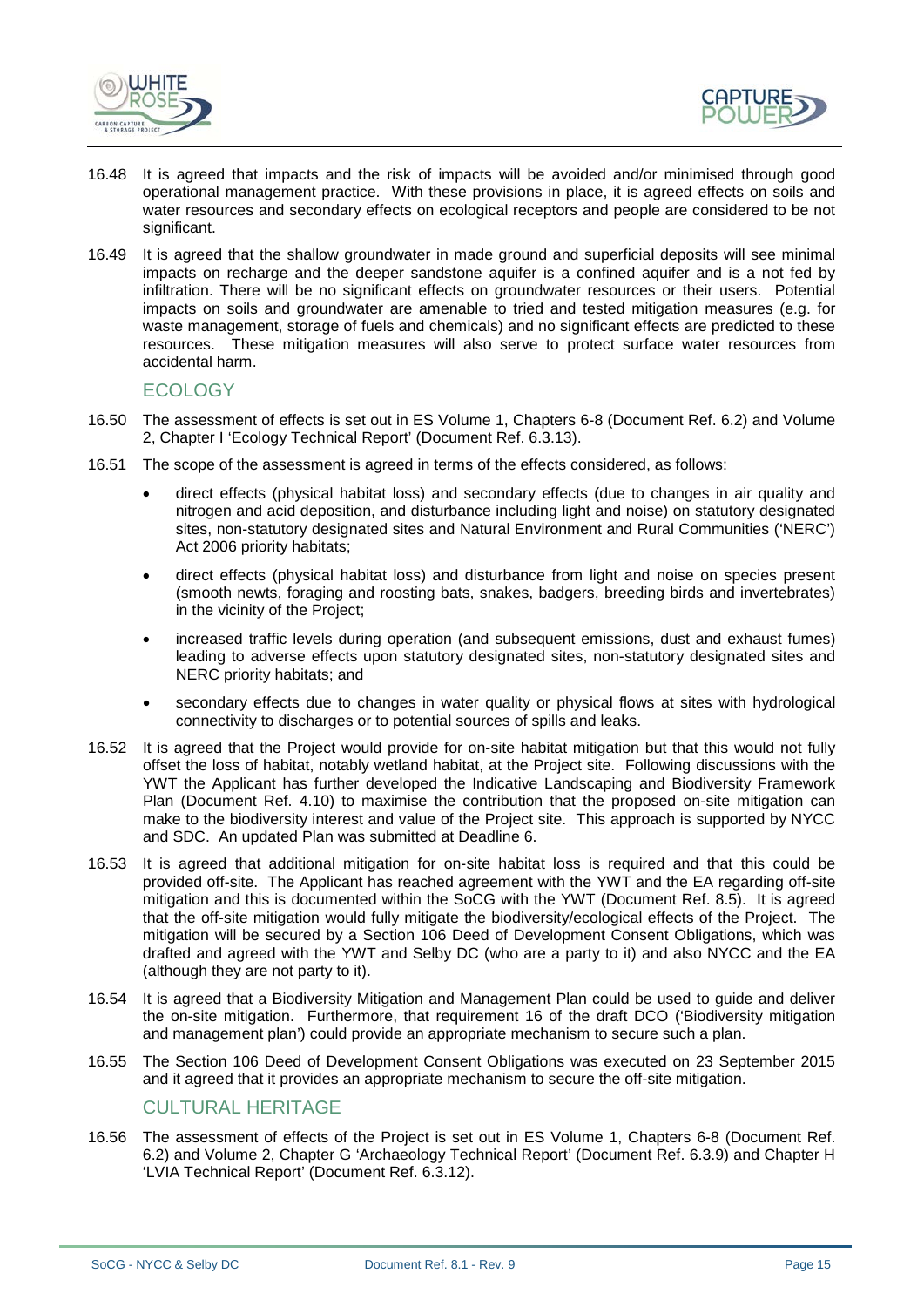



- 16.57 During the construction phase of the Project there would be the potential for direct physical damage to known and unknown archaeology within the Project site.
- 16.58 It is agreed that potential impacts on archaeology within the Project site would be mitigated by a staged programme of archaeological work, informed by an agreed Written Scheme of Investigation ('WSI'). The Applicant has consulted on a draft WSI with the Archaeological Advisor at NYCC. The Archaeological Advisor confirmed in September 2014 that the approach set out in the WSI to archaeological work was acceptable. The Applicant has subsequently (March 2015) agreed an updated WSI with NYCC and Historic England ('HE).
- 16.59 The archaeological mitigation works would be informed by the results of preliminary evaluation works carried out on the Project site in accordance with the agreed WSI. These works have focused upon areas considered to be of moderate to high archaeological potential. The works commenced in June 2015 and have now been completed. Following the evaluation works, it is planned that a scheme for the mitigation works would be prepared in late summer 2015 in consultation with HE and NYCC. It is agreed that there would be sufficient time between the completion of evaluation works and the commencement of construction on the Project for the required mitigation to be implemented.
- 16.60 A report on the archaeological evaluation works (and proposed scheme of mitigation works) was submitted for Deadline 6. The report was also issued to NYCC and HE. It is agreed on the basis of the findings in the report that archaeological mitigation will be required within certain areas across the Project site to mitigate against the impacts of development.
- 16.61 Notwithstanding the above, the draft DCO includes a requirement (requirement 15 'Archaeology') that would require the Applicant to obtain the approval of the relevant planning authority (following that authority having consulted with HE and NYCC for a scheme of archaeological investigation at the Project site.
- 16.62 It is therefore agreed that the approach to be taken to archaeology is acceptable and that appropriate controls are in place to secure mitigation.
- 16.63 Issues relating to the landscape setting of the SM are covered under Landscape and Visual Amenity

## CUMULATIVE EFFECTS

- 16.64 The cumulative effects of the Project are considered within ES Volume 1, at Chapter 9 'Cumulative Effects' (Document Ref. 6.2).
- 16.65 It is agreed that Chapter 9 provides a proportionate and robust assessment of cumulative effects.
- 16.66 The conclusions of the ES are agreed with the exception of those relating to landscape and visual effects.

# <span id="page-19-0"></span>**17.0 THE BENEFITS AND ADVERSE EFFECTS OF THE PROJECT**

- 17.1 The Applicant's assessment of the benefits and adverse impacts of the Project set out a Section 6 of the Planning Statement (Document Ref: 5.4) is agreed.
- 17.2 It is agreed that the Project will deliver a number of very clear benefits that can be summarised as follows:
	- EN-1 and EN-2 confirm that there is an urgent need for new electricity generating capacity in the UK, particularly low carbon energy, in view of the closure of conventional thermal generating stations, in order to maintain the security and diversity of energy supplies. The Project will respond to this need in a timely manner, delivering up to 448 MWe gross of low carbon generating capacity by 2021.
	- The UK remains heavily reliant on fossil fuel generation and will do so for decades to come. However, in view of legally binding greenhouse gas emissions targets, it will not be possible for new conventional (unabated) fossil fuel generating stations to be built. Therefore, if fossil fuels are to remain part of the energy mix (contributing to energy security and diversity) it will be necessary to bring forward new coal-fired generating stations with CCS, such as that proposed.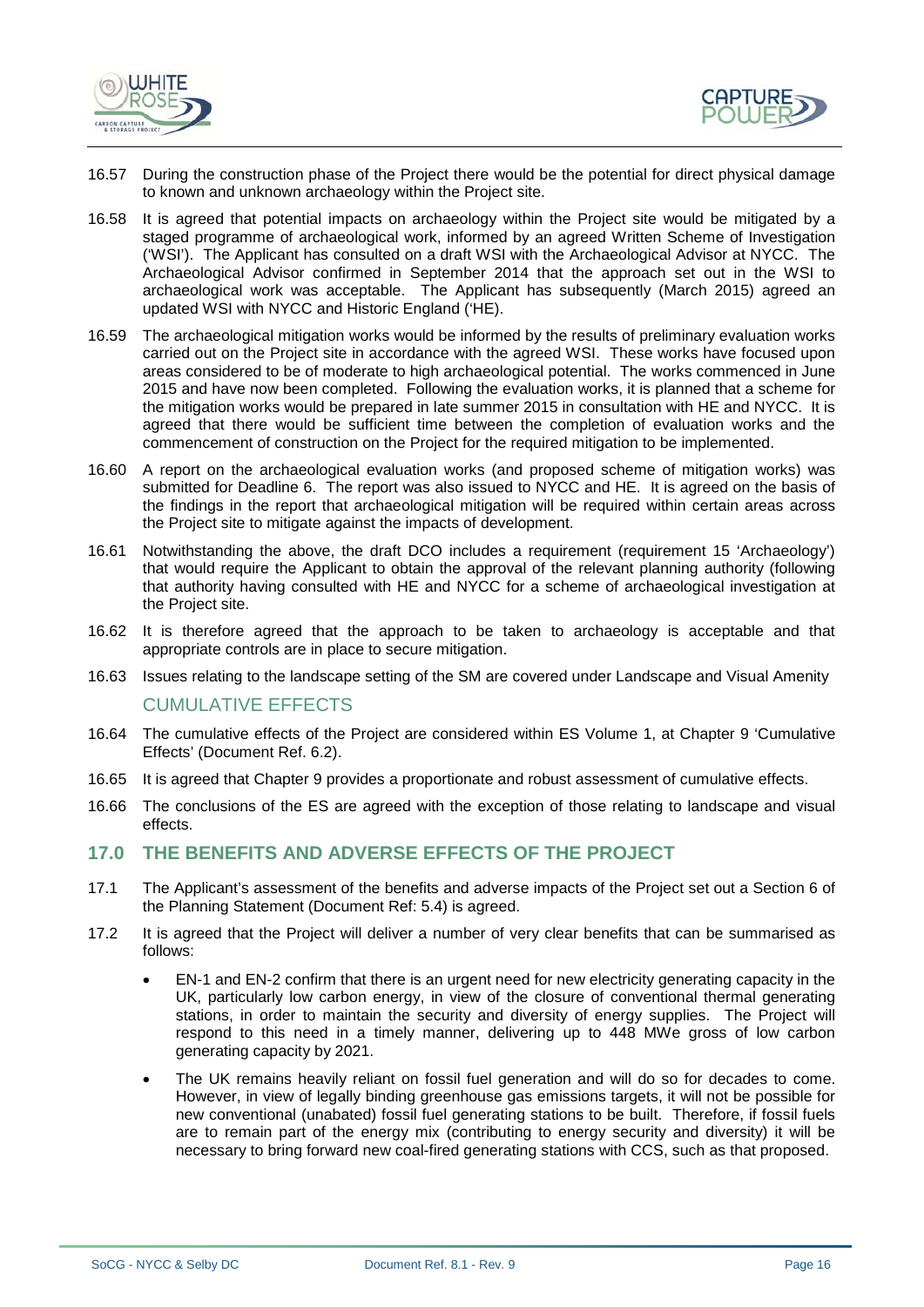



- The Project will add resilience to the UK energy system, providing a reliable form of electricity generation that is responsive to rapid changes in demand and supply, providing the 'spare capacity' that is needed to compensate for the intermittent and fluctuating contribution of renewables to electricity supply. The need to ensure that there is sufficient responsive spare capacity is becoming increasingly important with the UK's greater reliance on renewables.
- The Project is part of the UK Government's CCS Commercialisation Programme and will demonstrate CCS at a commercial scale. The deployment of CCS at a commercial scale is a priority for UK energy policy and critical to efforts to tackle climate change over the coming decades.
- In its own right, the Project will make a very positive contribution to mitigating greenhouse gas emissions, as the CCS technology is capable of capturing up to 90% of the  $CO<sub>2</sub>$  emissions produced during the combustion process.
- The Project will support the emerging CCS sector within the UK, which has the potential to deliver substantial benefits for the UK economy in terms of exporting CCS expertise and services to other countries.
- The Project will also support the NGCL Yorkshire and Humber CCS Cross-country pipeline project, which is subject to a separate DCO application.
- The Project will have substantial benefits for the regional and local economy, particularly in terms of employment during both the construction and operational phases. The ES estimates that the equivalent of around 500 FTE jobs will be created during the construction phase with approximately a further 120 FTE jobs during operation. There will be other benefits for the local economy in terms of increased spending and use of services. The proposed requirement relating to an Employment, Skills and Training Plan would assist in securing these benefits.
- The Project will take advantage of existing rail infrastructure at the existing Drax Power Station site for the transport of fuel and other bulk materials supporting the use of sustainable modes.
- The Project has been designed to be 'CHP Ready' so that should a viable heat demand be identified in the future the generating station will be able to accommodate the necessary facilities and connections to meet that demand.
- Proposals relating to landscaping and biodiversity are included as part of the Project, although it is noted that discussions are on-going as to the extent of these.
- The Project accords with and will assist in delivering the development plan strategy for Selby District, delivering low carbon energy in a location that has been identified as potentially suitable for such activities and generating employment.
- 17.3 The EIA of the Project has demonstrated that it will result in few significant effects. It is agreed that these limited effects would be outweighed by the substantial benefits of the Project.

# <span id="page-20-0"></span>**18.0 THE SCOPE OF THE DRAFT DCO AND DRAFT REQUIREMENTS**

- 18.1 It is agreed that the scope of the powers being sought through the draft DCO are appropriate, including:
	- The amendments that have been made to article 3 to disapply the DCO requirements in relation to Barlow Mound and to ensure that the existing Barlow Mound planning permission conditions apply to the Project.
	- The amendments that have been made to articles 11, 12 and 14 relating to streets, including street works.
	- The amendments to Schedule 6 'Streets to be temporarily stopped up'.
	- The amendments to Schedule 11 'Procedure for the discharge of requirements'.
- 18.2 The following has been agreed in relation to the requirements included at Schedule 2 of the draft DCO: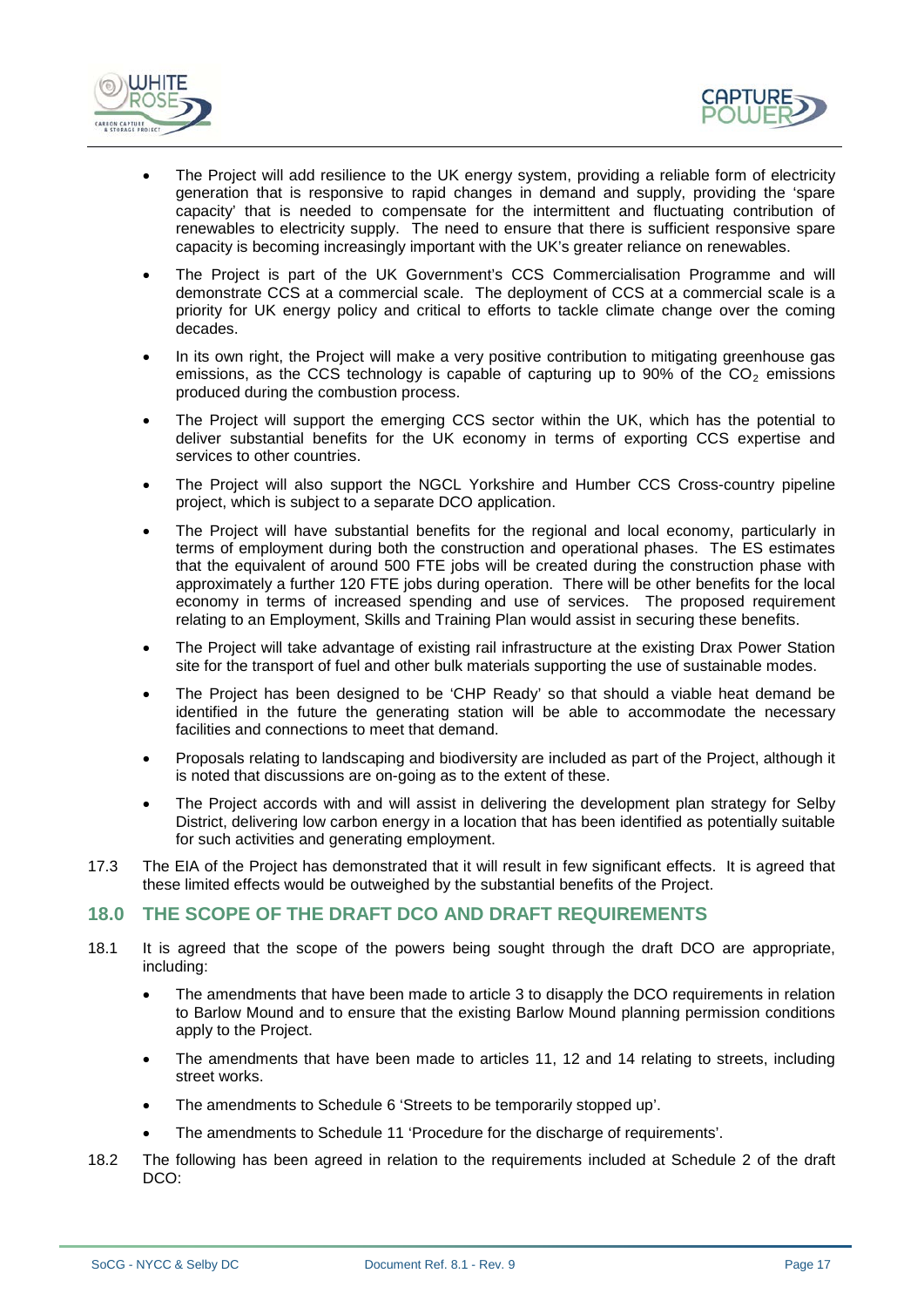



- Requirement 5 'Provision of landscaping' that this would adequately secure the on-site landscape mitigation and that it is acceptable for site raising works to proceed in advance of the agreement of the detailed landscaping scheme(s). 5(2)(c) has also been amended to refer to a maintenance plan.
- Requirement 6 'Implementation and maintenance of landscaping'  $-6(3)$  has been amended to reflect the maintenance plan referenced in requirement 5.
- Requirement 10 'Highway accesses' this has been drafted so as to limit the use of the Pear Tree Avenue access point to emergency use only.
- Requirement 16 'Biodiversity mitigation and management plan' that this provides an appropriate means by which to secure the on-site biodiversity/ecology mitigation.
- Requirement 18 'Construction environmental management plan' 18(2)(f) has been amended to refer to *"…measures for undertaking any corrective actions…"*.
- Requirement 20 'Construction hours' that the noise limits set out are appropriate.
- Requirement 24 'Operational traffic routing and travel plan' that the requirement as drafted provides an appropriate mechanism by which to monitor biomass deliveries to the Project site.
- Requirement 27 'Decommissioning' that the requirement includes appropriate provision in relation to restoration of the Project site through reference to a *"…decommissioning and restoration scheme…"*.
- Requirement 31 'Employment skills and training' this has been amended so that 31(1) refers to *"…arrangements to promote and support employment, skills and training development opportunities for local residents during construction and employment opportunities during operation…".*
- Requirement  $35$  definition of "permitted preliminary works" it is agreed that the listed works (which constitute exceptions to 'commencement' when the phrase is used) are acceptable.
- 18.3 The Applicant has proposed amendments to requirement 19 'Construction traffic routing and travel plan' at paragraph (2)(f)) to secure details of pre-construction surveys on specified sections of New Road and Pear Tree Avenue, including the standard to which any damage by vehicles associated with the Project caused to those carriageway surfaces during construction is to be repaired.
- 18.4 The specified section of New Road is that north of the materials handling gate of Drax Power Station to the junction with Pear Tree Avenue; and for Pear Tree Avenue east of the junction with New Road to the emergency access point to laydown area No. 4. This is considered appropriate by the Applicant as the majority of traffic on these sections of highway during the construction phase would be associated with the Project. In respect of the remaining section of New Road, the Applicant is of the view that it would not be possible to determine whether any damage to the carriageway surface had been caused by the Project as it is frequently used by other traffic, as is the wider highway network in the surrounding area. NYCC, the highway authority, is however of the view that the entire length of New Road should be subject to paragraph 2(f).
- 18.5 With the exception of requirement 19 ((2)(f)) and requirement 23 'Operational noise' all requirements are agreed and it is also agreed that these would adequately control the Project's construction and operational effects and secure its detailed design.
- 18.6 It is agreed that Selby DC is the appropriate planning authority for the purposes of the discharge of the requirements.

# <span id="page-21-0"></span>**19.0 S.106 DEVELOPMENT CONSENT OBLIGATIONS**

19.1 A Section 106 Deed of Development Consent Obligations has been executed (dated 23 September 2015) to secure the agreed off-site biodiversity/ecology mitigation. It is agreed that this is an appropriate means by which to secure the off-site biodiversity/ecology mitigation.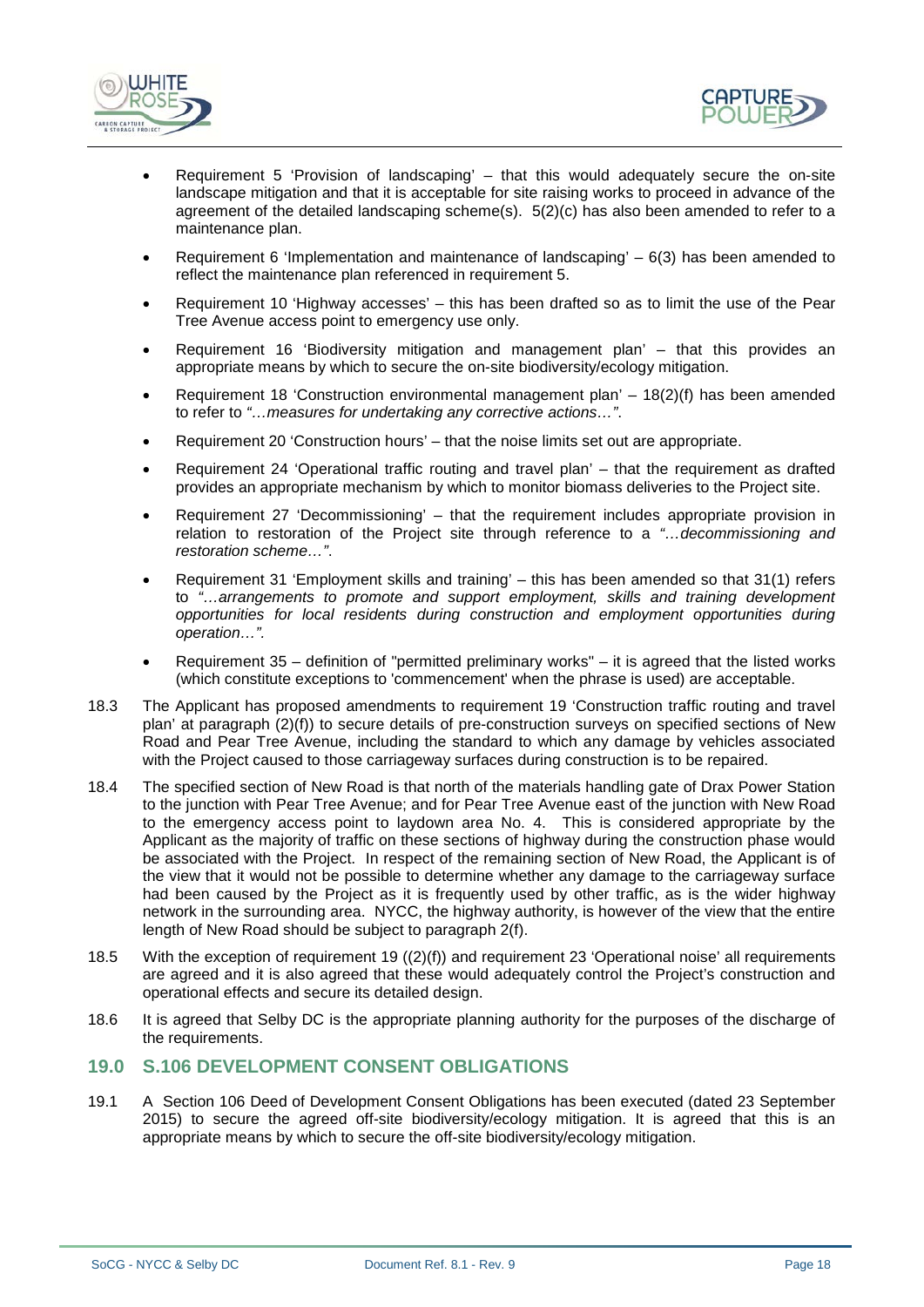



# <span id="page-22-0"></span>**20.0 SITE RAISING AND PREPARATION WORKS PLANNING APPLICATION**

- 20.1 It is agreed that the site raising and preparation works within the area of Work No. 1A and parts of Work No. 1B (as shown on the Works Plans – Document Ref. 4.3), can, in themselves as independent works not involving the construction of a generating station, be consented separately under the Town and Country Planning Act 1990 ('TCPA 1990').
- 20.2 The rationale for applying for these works separately under the TCPA 1990, relating to the time savings that would be realised for the Project if the works could be carried out in advance of a DCO being made by the SoS, is agreed.
- 20.3 The planning application for the site raising and preparation works was submitted to Selby DC on 10 March 2015. The planning application (Ref. 2015/0249/EIA) was been validated by Selby DC (from 11 March 2015) was unanimously approved at a meeting of the Selby DC Planning Committee on 10 June 2015 and the planning permission was granted on 15 June 2015.

# <span id="page-22-1"></span>**21.0 MATTERS NOT AGREED**

- 21.1 The following matters are not yet agreed:
	- The landscape and visual effects of the Project, including the sensitivity of the immediate landscape context of the Project site to change, cumulative landscape and visual effects and the need for off-site mitigation and a suitable mechanism for its delivery.
	- Operational noise effects and the wording of requirement 23 'Operational noise' including certain noise limits to be included in that requirement (see **Appendix 1**).
	- The extent of the pre-construction surveys (requirement 19 'Construction traffic routing and travel plan' (2)(f)) on New Road.
	- The destination and use of the peat currently stored on the Project site.
	- The location and associated details regarding the proposed temporary topsoil store.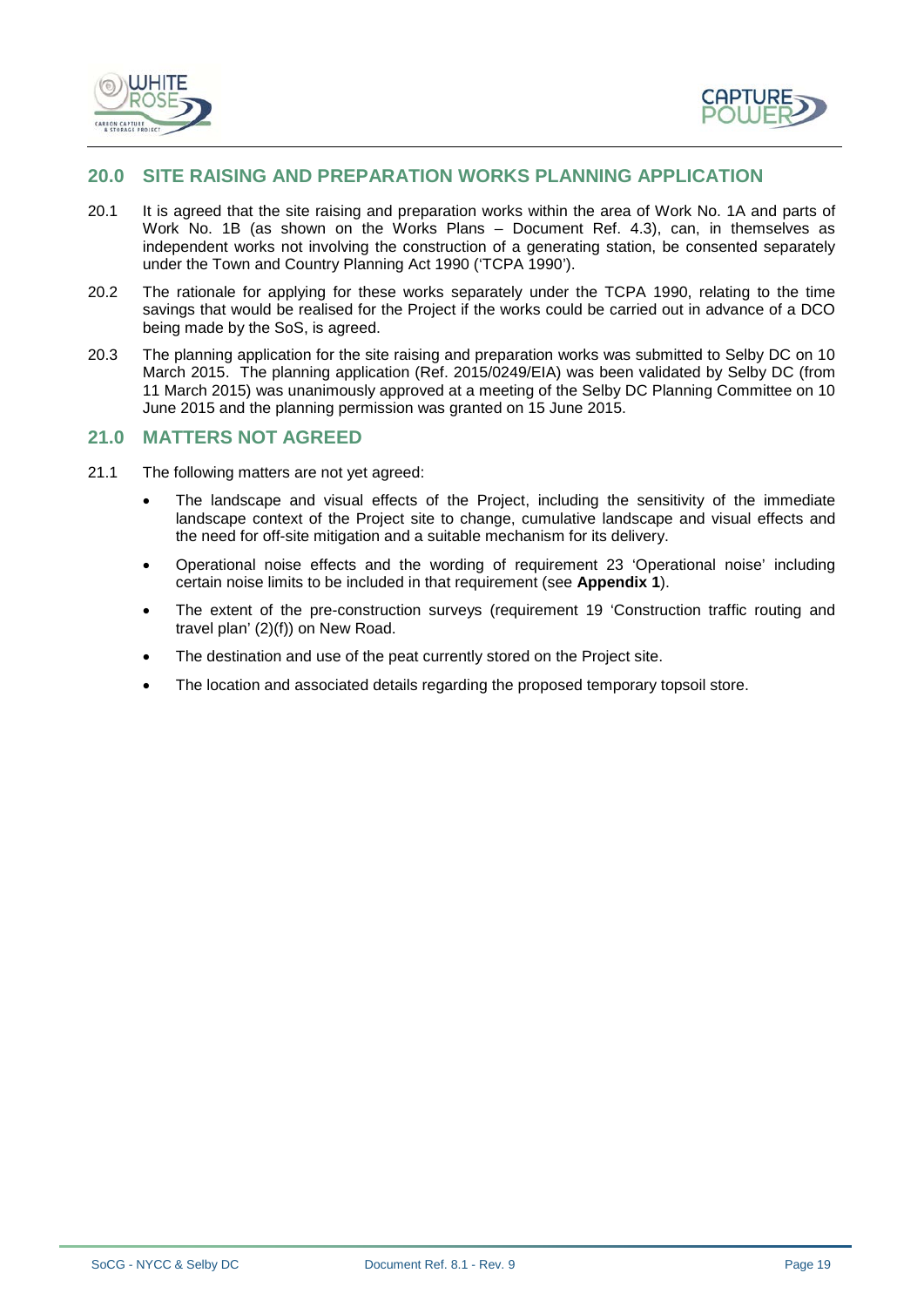



# Signed

Print name and position

# **On behalf of NYCC**

| Date |
|------|
|      |

Signed

Print name and position

# **On behalf of Selby DC**

Signed

Print name and position

# **On behalf of the Capture Power Ltd**

Date . …………………………………….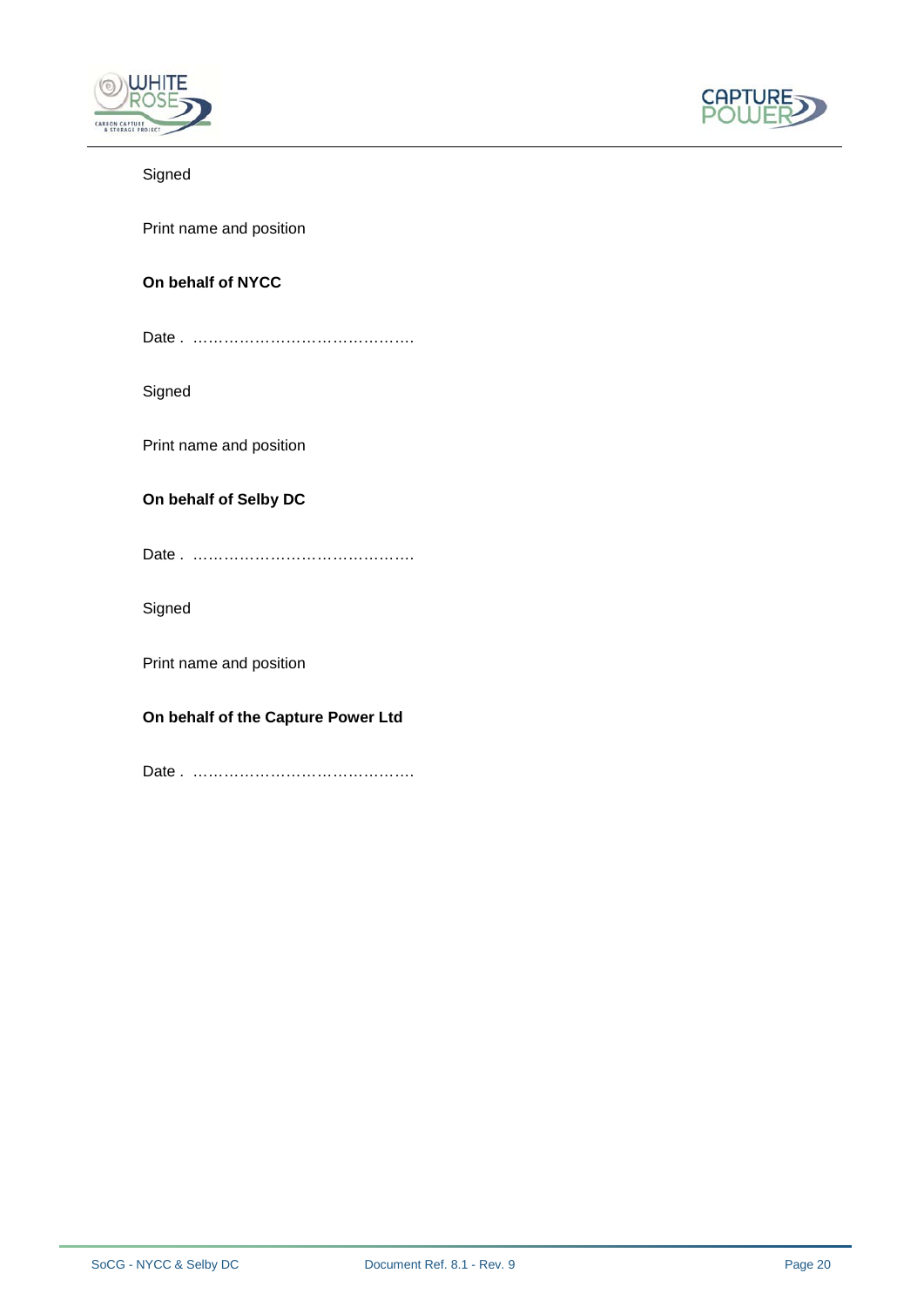



# <span id="page-24-0"></span>**APPENDIX 1: POSITION STATEMENT IN RESPECT OF REQUIREMENT 23**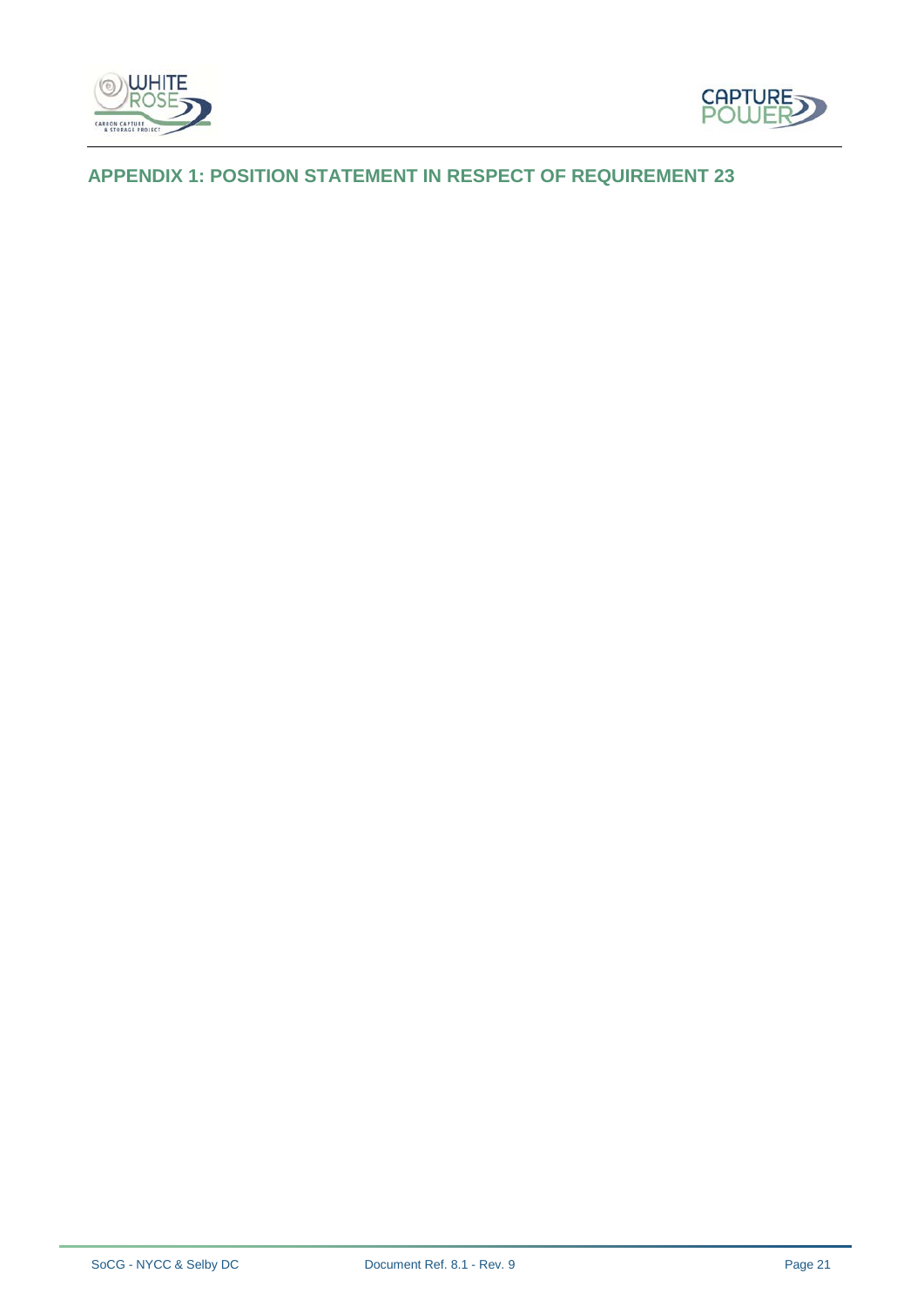| Draft DCO Requirement 23 ('Operational noise')             | <b>Selby DC proposed Requirement 23</b>                    | <b>Summary of areas of</b>         |
|------------------------------------------------------------|------------------------------------------------------------|------------------------------------|
|                                                            |                                                            | agreement/disagreement             |
| (1) The authorised development may not be brought into     | No changes proposed.                                       | Sub-paragraph (1) of               |
| commercial use until an operational noise monitoring and   |                                                            | requirement 23 is agreed by the    |
| mitigation scheme has been submitted to and approved by    |                                                            | Applicant and Selby District       |
| the relevant planning authority.                           |                                                            | Council ('SDC') in this form.      |
|                                                            |                                                            |                                    |
| (2) The scheme submitted pursuant to sub-paragraph (1)     | SDC position at 15 September 2015 meeting:                 | SDC's view is that the word        |
| must be based on the objective that the level of noise     |                                                            | 'objective' is neither precise nor |
| emitted from the authorised development following          | One change proposed with the word 'objective' changed      | enforceable, and the authority     |
| commissioning shall not exceed the free-field noise levels | to 'requirement' by SDC                                    | has taken legal advice on the      |
| listed in the fourth and fifth columns of the following    |                                                            | wording of this sub-paragraph,     |
| table, except in the case of an emergency, or unless       | SDC revised position communicated to the Applicant on      | which was proposed on the 22       |
| otherwise agreed with the relevant planning authority:     | 22 September 2015:                                         | September 2015.                    |
|                                                            |                                                            |                                    |
|                                                            | Modified as follows:                                       | The Applicant does not agree       |
|                                                            |                                                            | that SDC's proposed change to      |
|                                                            | (2) The scheme submitted pursuant to sub-paragraph (1)     | sub-paragraph (2) is necessary as  |
|                                                            | must be based on the objective ensure that the level of    | sub-paragraph (4) includes a       |
|                                                            | noise emitted from the authorised development following    | requirement to comply with the     |
|                                                            | commissioning shall not exceed the free-field noise levels | stated noise levels, which is      |
|                                                            | listed in the fourth and fifth columns of the following    | already both precise and           |
|                                                            | table, except in the case of an emergency, or unless       | enforceable.                       |
|                                                            | otherwise agreed with the relevant planning authority:     |                                    |
|                                                            |                                                            |                                    |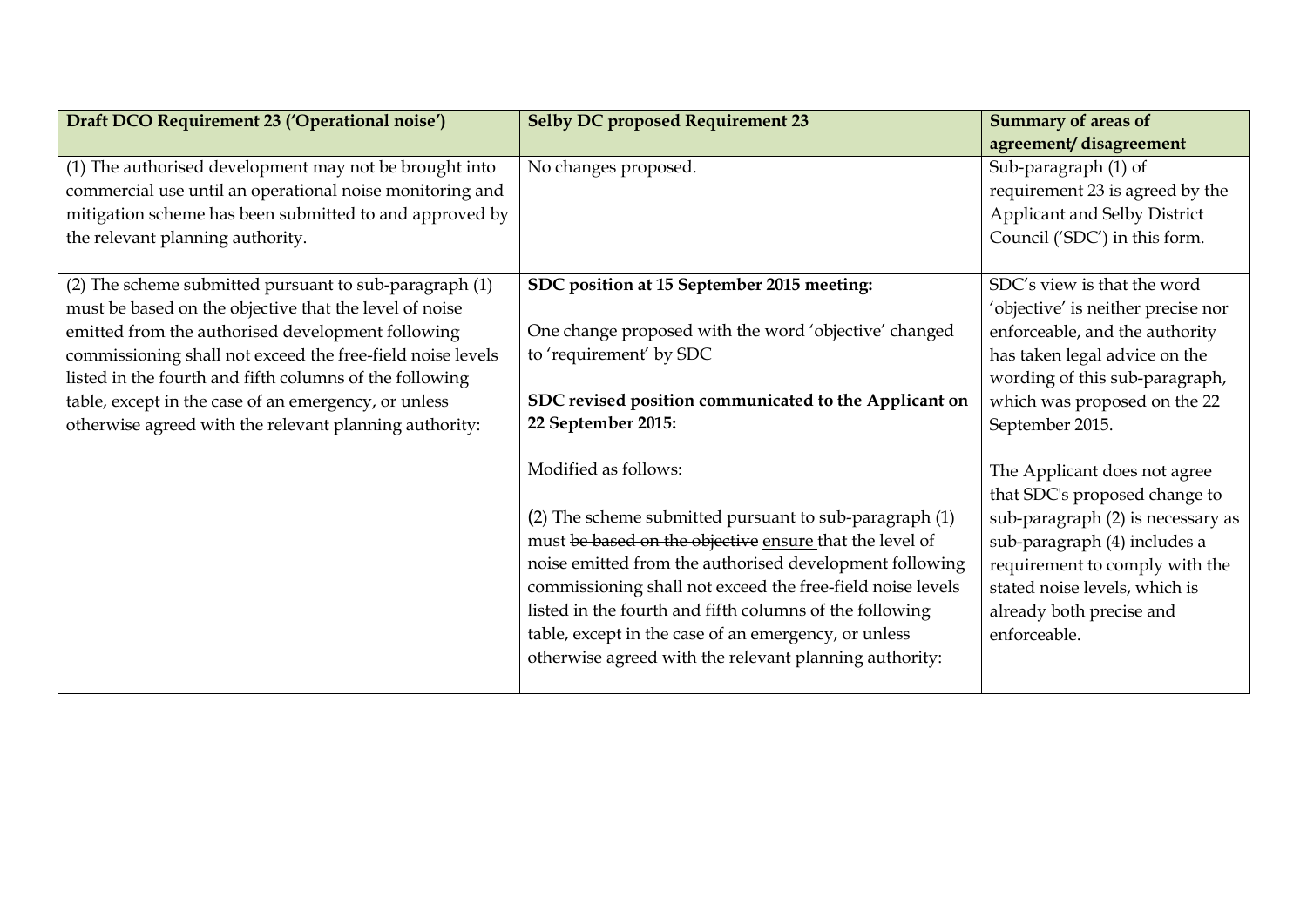|                           |                    |                                     |                                     |                                     |              |                                                         |                                     |                                     |                                     | In terms o       |
|---------------------------|--------------------|-------------------------------------|-------------------------------------|-------------------------------------|--------------|---------------------------------------------------------|-------------------------------------|-------------------------------------|-------------------------------------|------------------|
|                           |                    |                                     |                                     |                                     |              |                                                         |                                     |                                     |                                     | NSRs the         |
|                           | Receptor at        |                                     | Daytime<br>noise rating             | Night time<br>noise rating          |              | Receptor at                                             |                                     | Daytime<br>noise rating             | Night time<br>noise rating          | agree on t       |
|                           | which noise        | Background                          | levels (0700 -                      | levels (2300-                       |              | which noise                                             | Background                          | levels (0700 -                      | levels (2300-                       | levels at re     |
| Receptor                  | source is          | noise levels                        | 2300) as per                        | 0700) as per                        | Receptor     | source is                                               | noise levels                        | 2300) as per                        | 0700) as per                        | day-time         |
| Number                    | measured           | (Daytime)                           | BS4142:2014                         | BS4142:2014                         | Number       | measured                                                | (Daytime)                           | BS4142:2014                         | BS4142:2014                         | NSRs 1 ar        |
|                           |                    | dBL <sub>A90(T)</sub><br>where T is |                                     |                                     |              |                                                         | dBL <sub>A90(T)</sub><br>where T is |                                     |                                     | than those       |
|                           |                    | the daytime<br>period               | $dBL$ <sub>Aeq</sub> $(1)$<br>hour) | $dBL$ <sub>Aeq</sub> $(8)$<br>hour) |              |                                                         | the daytime<br>period               | $dBL$ <sub>Aeq</sub> $(1)$<br>hour) | $dBL$ <sub>Aeq</sub> $(8)$<br>hour) | applied by       |
|                           |                    |                                     |                                     | See                                 |              | Foreman's                                               |                                     | Background                          |                                     | $+14$ dB (N      |
|                           | Foreman's          |                                     | Background                          | paragraph                           | $\mathbf{1}$ | cottage                                                 | 35                                  | $+5dB$                              | 33                                  | 5) to $+5$ dl    |
| 1                         | cottage            | 35                                  | $+14dB$<br>Background               | 3(e)                                |              | Wren Hall                                               | 35                                  | Background<br>$+5dB$                |                                     | was asked        |
| $\overline{2}$            | Wren Hall          | 35                                  | $+5dB$                              | 40                                  | 2            |                                                         |                                     | Background                          | $40\,$                              |                  |
|                           |                    |                                     | Background                          |                                     | 3            | Camblesforth                                            | 43                                  | $+5dB$                              | 40                                  | levels whi       |
| $\ensuremath{\mathbf{3}}$ | Camblesforth       | 43                                  | $+5dB$                              | 40                                  |              |                                                         |                                     | Background                          |                                     | agreemen         |
|                           |                    |                                     | Background                          |                                     | 4            | Barlow                                                  | 35                                  | $+5dB$                              | 29                                  | given in tl      |
| $\overline{4}$            | Barlow             | 35                                  | $+5dB$                              | 29                                  |              | Drax Abbey                                              |                                     | Background<br>$+5dB$                |                                     |                  |
| $\mathbf 5$               | Drax Abbey<br>Farm | 36                                  | Background<br>$+5dB$                | 31                                  | 5            | Farm                                                    | 36                                  | Background                          | 31                                  |                  |
|                           |                    |                                     |                                     | See                                 | 6            | Long Drax                                               | 32                                  | $+5dB$                              | 31                                  | In terms o       |
| 6                         | Long Drax          | 32                                  | Background<br>$+10dB$               | paragraph<br>3(e)                   | 7            | Old Lodge                                               | 32                                  | Background<br>$+5dB$                | 32                                  | at NSRs 1,       |
|                           |                    |                                     | Background                          |                                     |              |                                                         |                                     | Background                          |                                     | Applicant        |
| $\sqrt{2}$                | Old Lodge          | 32                                  | $+5dB$                              | 32                                  | 8            | Landing Lane                                            | 32                                  | $+5dB$                              | 25                                  | levels pro       |
| 8                         | Landing Lane       | 32                                  | Background<br>$+5dB$                | 25                                  |              |                                                         |                                     |                                     |                                     | Applicant        |
|                           |                    |                                     |                                     |                                     |              |                                                         |                                     |                                     |                                     | that the ni      |
|                           |                    |                                     |                                     |                                     |              |                                                         |                                     |                                     |                                     | have resp        |
|                           |                    |                                     |                                     |                                     |              | In summary SDC propose the use of BS 4142 at night      |                                     |                                     |                                     | <b>NSRs</b> 1,4, |
|                           |                    |                                     |                                     |                                     |              | rather than BS 8233 / WHO and thus the levels suggested |                                     |                                     |                                     | reasonable       |
|                           |                    |                                     |                                     |                                     |              | by SDC at all NSRs bar one are lower than CPL have      |                                     |                                     |                                     | by SDC ar        |

 $\int$  of the table of levels at Applicant and SDC the operational noise eceptors during the except in relation to nd 5 where lower levels e achievable have been y SDC (reduced from  $\sqrt{SR}$  1) and  $+10$  dB (NSR B for both NSRs). SDC d by the ExA to supply ich they would be in at with and these are his table.

of the night-time levels 4, 5, 6 and 7 the does not agree the posed by SDC. The and SDC do not agree ight-time levels they ectively proposed for  $5.6$  and  $7$  are le. The levels proposed re based on BS 4142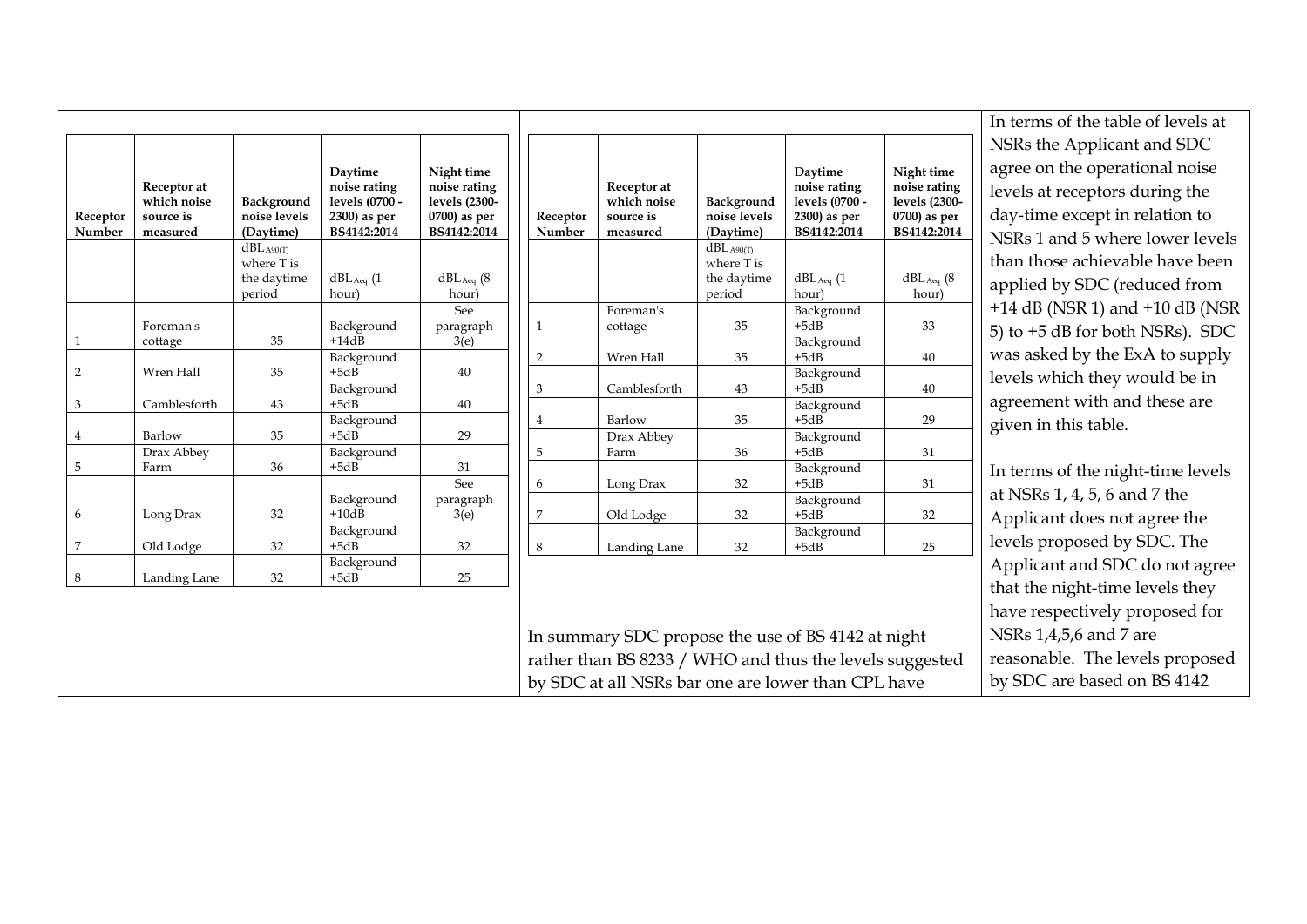| modelled as achievable by the operational plant. | rather than BS 8233 / WHO. The    |
|--------------------------------------------------|-----------------------------------|
|                                                  | night-time levels proposed by     |
|                                                  | the Applicant can be met by the   |
|                                                  | operational plant employing the   |
|                                                  | mitigation measures set out in    |
|                                                  | the Environmental Statement       |
|                                                  | Mitigation Annex (Document        |
|                                                  | Ref 6.5).                         |
|                                                  |                                   |
|                                                  | In terms of the night-time levels |
|                                                  | at NSR 8 the Environmental        |
|                                                  | Statement was based on night      |
|                                                  | time measurements to 2400         |
|                                                  | hours. The Applicant maintains    |
|                                                  | that if BS 8233 / WHO criteria    |
|                                                  | are adopted, a robust level can   |
|                                                  | be set at this NSR. SDC do not    |
|                                                  | agree with this method of         |
|                                                  | assessment in regard to existing  |
|                                                  | NSRs and the British Standard     |
|                                                  | BS 4142:2014 refers to "an        |
|                                                  | indication of significant adverse |
|                                                  | impact" in regard to this         |
|                                                  | receptor                          |
|                                                  |                                   |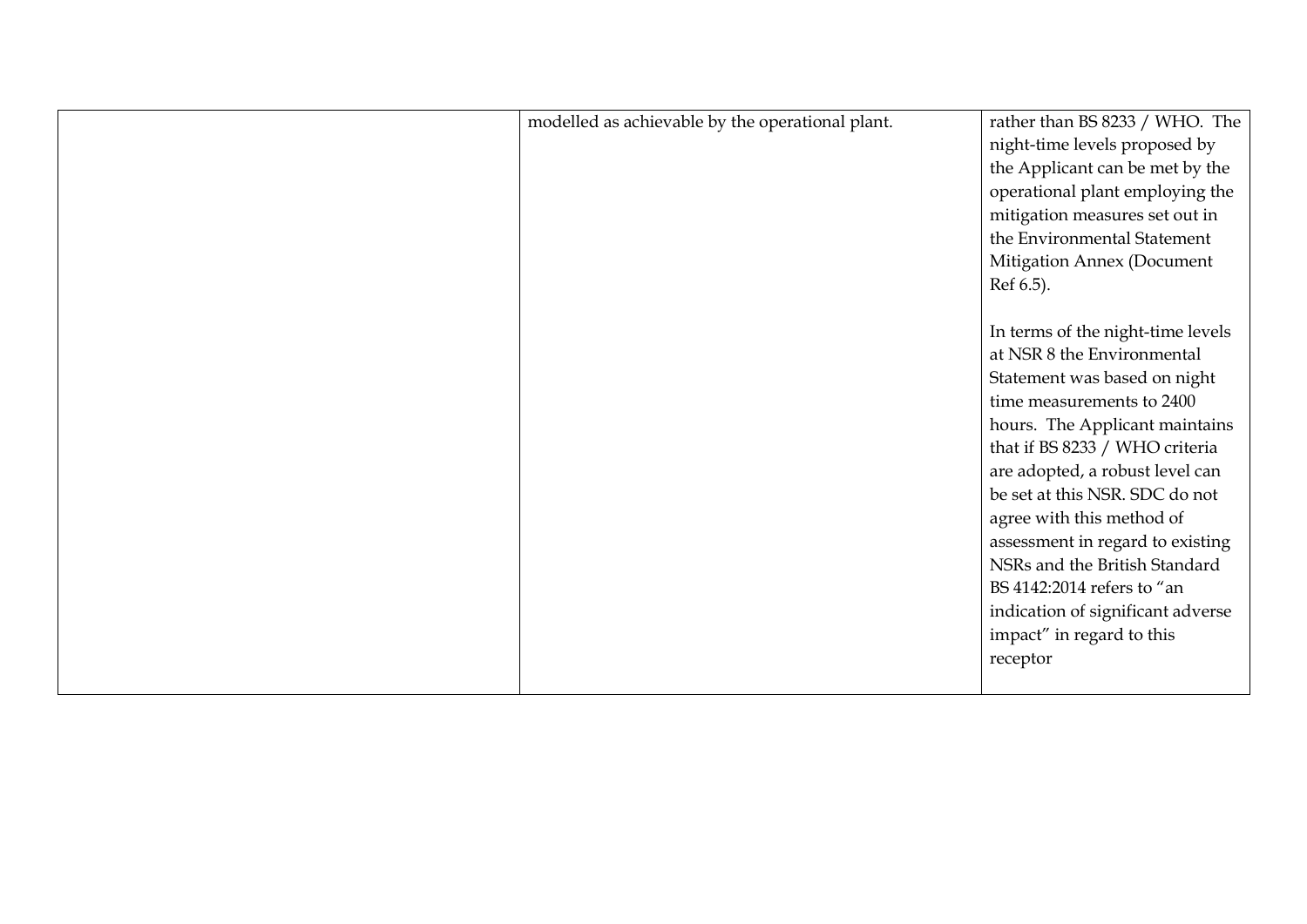|  | On 22 September 2015, SDC           |
|--|-------------------------------------|
|  | suggested a night-time level of     |
|  | 25 dB for NSR 8 based on the        |
|  | noise data (which SDC consider      |
|  | to be limited) provided by the      |
|  | Applicant                           |
|  |                                     |
|  | SDC are aware that the levels set   |
|  | by them in the above table are      |
|  | considered by the Applicant to      |
|  | be unreasonable and                 |
|  | unattainable but were asked to      |
|  | provide the levels to which they    |
|  | would be in agreement. SDC          |
|  | cannot agree to increases in        |
|  | noise level which when assessed     |
|  | by British Standard BS 4142:2014    |
|  | are "an indication of a significant |
|  | adverse impact" or "an              |
|  | indication of an adverse            |
|  | impact". The Applicant does         |
|  | not consider this level reasonable  |
|  | or attainable and it is not agreed. |
|  |                                     |
|  |                                     |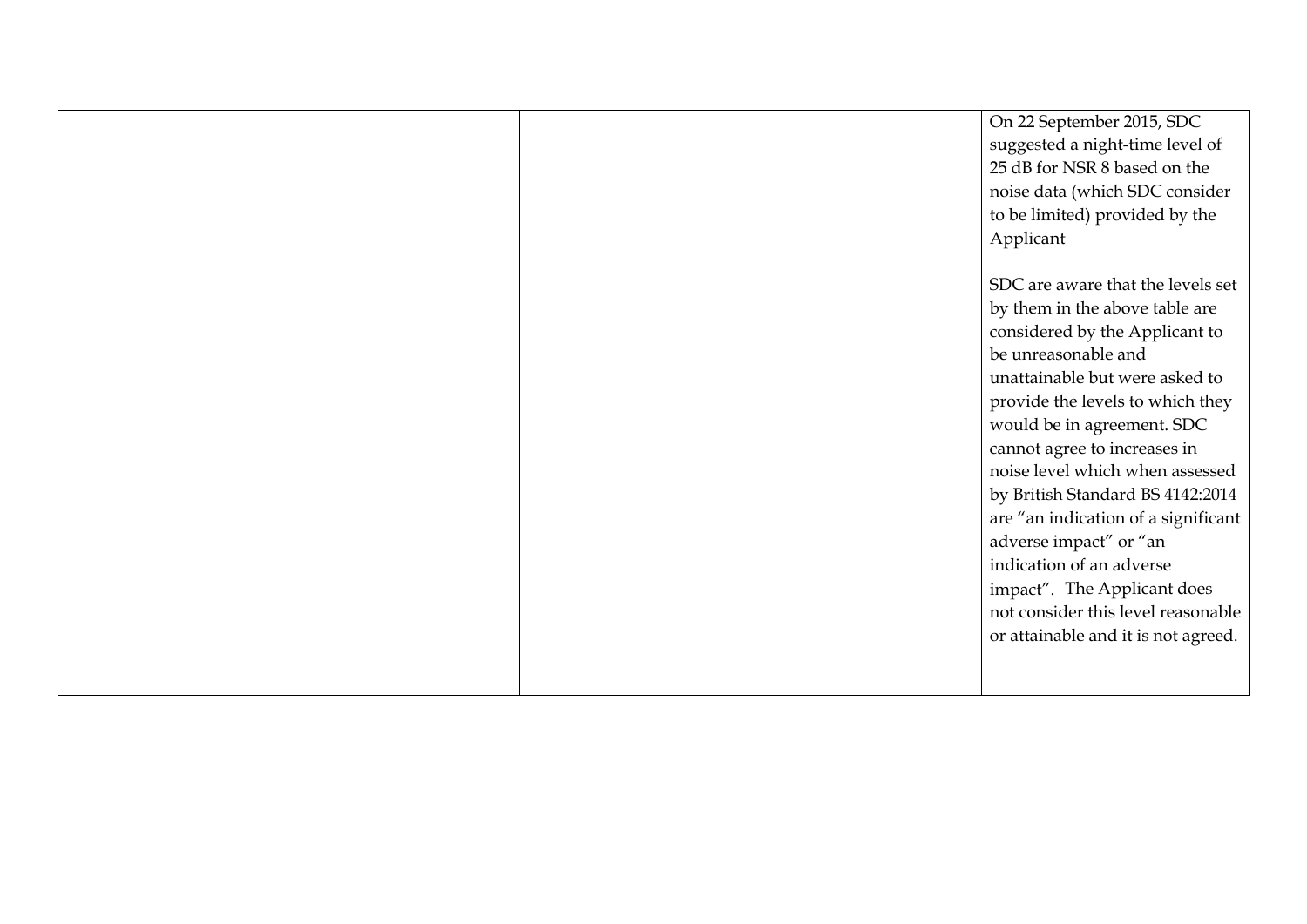| (3) The scheme submitted pursuant to sub-paragraph (1)      | Paragraph (e) of PINs draft DCO is now (f) as SDC have     | The Applicant does not agree     |
|-------------------------------------------------------------|------------------------------------------------------------|----------------------------------|
| must include:                                               | proposed inserting an additional paragraph as detailed     | that SDC's addition is necessary |
| (a) a programme for the monitoring of noise generated by    | below.                                                     | on the basis that the Applicant  |
| the operation of the authorised development;                |                                                            | has already proposed mitigation  |
| (b) the locations at which operational noise will be        | e. where it is found that the measured noise levels exceed | at NSRs 1 and 5, which is        |
| monitored;                                                  | the limits laid down in sub-paragraph (2) the report shall | secured via sub-paragraph (3((e) |
| (c) the method of noise measurement;                        | include a scheme of mitigation demonstrating how the       |                                  |
| (d) the reporting of noise measurements (including those    | limits will be achieved. The mitigation shall be agreed by | In the scenario where the plant  |
| required by sub-paragraph (5)) to the relevant planning     | the relevant planning authority and implemented within     | exceeded the levels in           |
| authority; and                                              | agreed timescales. Following the completion of the         | requirement 23 as drafted by the |
| (e) the noise mitigation measures and acoustic ventilation  | mitigation measures retesting as agreed with the relevant  | Applicant, SDC would be able to  |
| to be implemented at receptor number 1 (Foreman's           | planning authority shall be undertaken; and                | use their powers of enforcement  |
| Cottage) and receptor number 5 (Drax Abbey Farm),           |                                                            | under the Planning Act 2008.     |
| including a programme for their implementation, with the    |                                                            |                                  |
| aim to achieve an acceptable noise level inside bedrooms    |                                                            |                                  |
| between the hours of 2300 and 0700, consistent with World   |                                                            |                                  |
| Health Organisation guidelines and British Standard 8233    |                                                            |                                  |
| (30 dB LAeq, 2300 and 0700), as far as reasonably           |                                                            |                                  |
| practicable.                                                |                                                            |                                  |
|                                                             |                                                            |                                  |
| (4) The approved noise monitoring and mitigation scheme     | SDC position at 15 September 2015 meeting:                 | The Applicant and SDC have not   |
| must be implemented in accordance with the programme        |                                                            | agreed sub-paragraph (4)         |
| it contains, and the noise levels in sub-paragraph (2) must | No changes noted.                                          | because of remaining differences |
| be adhered to at all times during normal operation of the   |                                                            | on sub-paragraph (2).            |
| authorised development, except in an emergency, or          | SDC revised position communicated to the Applicant on      |                                  |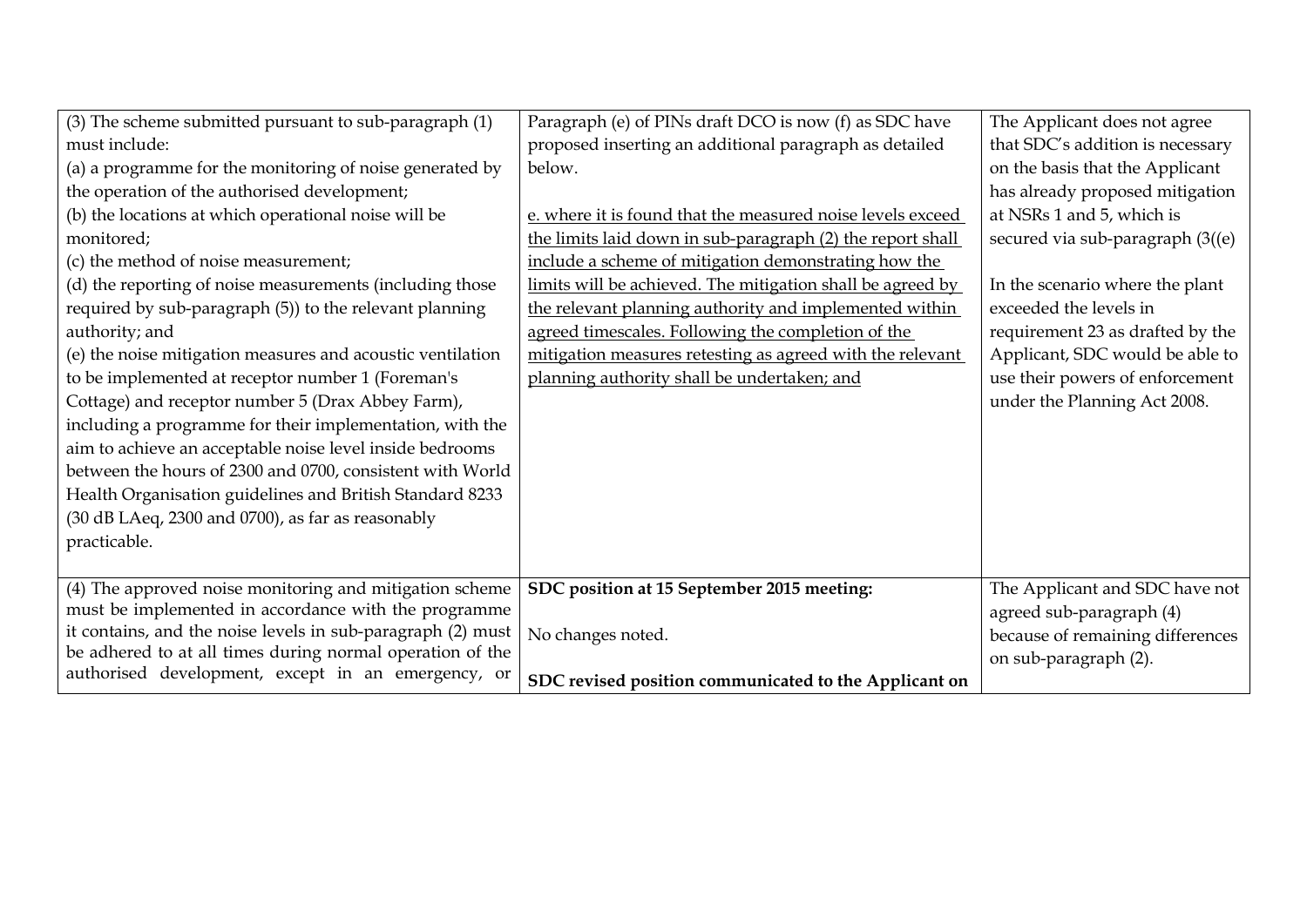| unless otherwise approved by the relevant planning           | 22 September 2015:                                          |                                   |
|--------------------------------------------------------------|-------------------------------------------------------------|-----------------------------------|
| authority.                                                   |                                                             |                                   |
|                                                              |                                                             |                                   |
|                                                              | 4) The approved noise monitoring and mitigation scheme      |                                   |
|                                                              | must be implemented in accordance with the programme        |                                   |
|                                                              | it contains the approved scheme in sub-paragraph 1, and     |                                   |
|                                                              | the noise levels in sub-paragraph (2) must be adhered to at |                                   |
|                                                              | all times during normal operation of the authorised         |                                   |
|                                                              | development, except in an emergency, or unless otherwise    |                                   |
|                                                              | approved by the relevant planning authority.                |                                   |
|                                                              |                                                             |                                   |
|                                                              |                                                             |                                   |
| (5) Overall sound at residential properties from the         | SDC position until 15 September 2015 meeting:               | SDC and the Applicant agree       |
| operation of the authorised development must not exhibit     | Modified as follows:                                        | that requirement 23 should        |
| any significant tonal content as defined using the objective |                                                             | include a clause to respond to    |
| method for assessing audibility of tones in Annex D of       |                                                             | 'tonality' should it occur when   |
| British Standard 4142:2014 and such that the measured        | SDC revised position communicated to the Applicant at       | the plant is operational as per   |
| tonal correction (Kt) should equal zero decibels.            | 15 September 2015 meeting and confirmed in writing on       |                                   |
|                                                              | 22 September 2015:                                          | the definition provided within    |
|                                                              | (5) Overall sound at residential properties from the        | BS 4142.                          |
|                                                              | operation of the authorised development must not            |                                   |
|                                                              | exhibit any significant tonal content audible tonal noise,  | BS4142:2014 recognises that       |
|                                                              | prominent impulses or specific features (which are not      | other sound characteristics as    |
|                                                              | tonal nor impulsive though otherwise are readily            | described in the suggested sub-   |
|                                                              | distinctive against the residual acoustic environment,) as  |                                   |
|                                                              | defined using the objective method for assessing audibility | paragraph (5), including tonality |
|                                                              | of tones in Annex D of British Standard 4142:2014 and       | can lead to increased annoyance.  |
|                                                              | such that the measured tonal correction (Kt) should equal   | SDC, therefore, has requested     |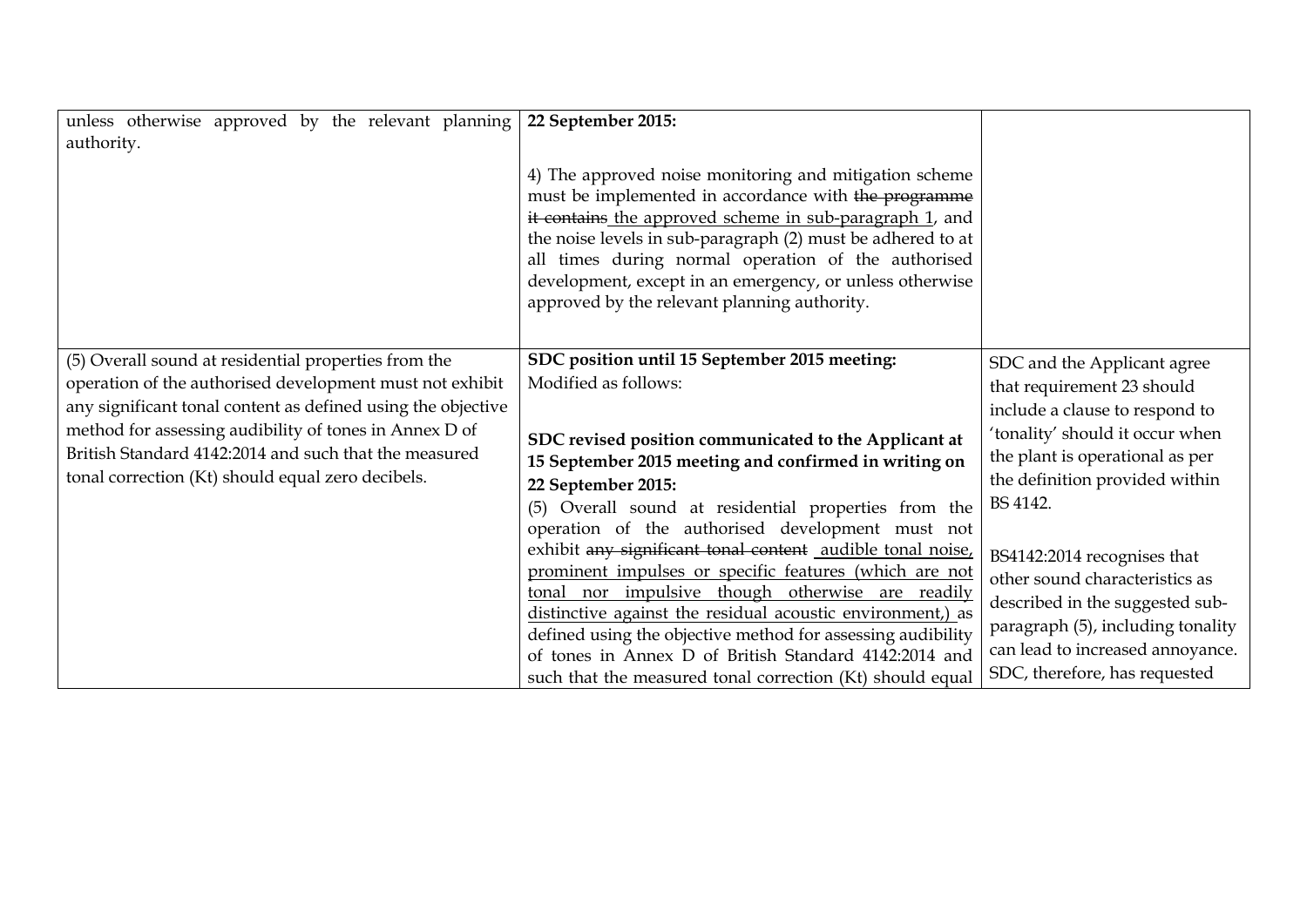|                                                                                                                                                                                                                                                                                                                                                                                                                           | zero decibels.                                                                                                                                                                        | that these noise aspects are                                                                                                     |                          |                                        |  |
|---------------------------------------------------------------------------------------------------------------------------------------------------------------------------------------------------------------------------------------------------------------------------------------------------------------------------------------------------------------------------------------------------------------------------|---------------------------------------------------------------------------------------------------------------------------------------------------------------------------------------|----------------------------------------------------------------------------------------------------------------------------------|--------------------------|----------------------------------------|--|
|                                                                                                                                                                                                                                                                                                                                                                                                                           |                                                                                                                                                                                       | included in sub-paragraphs (5)                                                                                                   |                          |                                        |  |
| (6) Mitigation must be applied during the procurement<br>and commissioning of the authorised development in<br>order to demonstrate that sub-paragraph (5) can be<br>complied with and, if any audible tonal noise is observed<br>during commissioning of the authorised development, it<br>must be analysed to identify the cause and corrective<br>measures must be applied so as to comply with sub-<br>paragraph (5). | SDC position until 15 September 2015 meeting:<br>SDC revised position communicated to the Applicant at<br>15 September 2015 meeting and confirmed in writing on<br>22 September 2015: | and (6) to ensure that those<br>aspects of noise identified in BS<br>4142 are included in the<br>assessment of the rating levels |                          |                                        |  |
|                                                                                                                                                                                                                                                                                                                                                                                                                           |                                                                                                                                                                                       |                                                                                                                                  |                          | given in the above table and           |  |
|                                                                                                                                                                                                                                                                                                                                                                                                                           |                                                                                                                                                                                       |                                                                                                                                  |                          | these rating levels are met.           |  |
|                                                                                                                                                                                                                                                                                                                                                                                                                           |                                                                                                                                                                                       |                                                                                                                                  |                          | However, the Applicant does not        |  |
|                                                                                                                                                                                                                                                                                                                                                                                                                           |                                                                                                                                                                                       |                                                                                                                                  | agree to SDC's suggested |                                        |  |
|                                                                                                                                                                                                                                                                                                                                                                                                                           |                                                                                                                                                                                       |                                                                                                                                  | Modified as follows:     | amendment to sub-paragraphs            |  |
|                                                                                                                                                                                                                                                                                                                                                                                                                           |                                                                                                                                                                                       |                                                                                                                                  |                          | $(5)$ and $(6)$ of requirement 23, for |  |
|                                                                                                                                                                                                                                                                                                                                                                                                                           | (6) Mitigation must be applied during the procurement                                                                                                                                 |                                                                                                                                  | the following reasons:   |                                        |  |
|                                                                                                                                                                                                                                                                                                                                                                                                                           | and commissioning of the authorised development in                                                                                                                                    | Neither 'other sound<br>$\bullet$                                                                                                |                          |                                        |  |
|                                                                                                                                                                                                                                                                                                                                                                                                                           | order to demonstrate that sub-paragraph (5) can be                                                                                                                                    | characteristics' or                                                                                                              |                          |                                        |  |
|                                                                                                                                                                                                                                                                                                                                                                                                                           | complied with and, if any audible tonal noise, prominent                                                                                                                              | 'aspects of noise' are                                                                                                           |                          |                                        |  |
|                                                                                                                                                                                                                                                                                                                                                                                                                           | impulses or specific features (which are not tonal nor                                                                                                                                | sufficiently defined in BS                                                                                                       |                          |                                        |  |
|                                                                                                                                                                                                                                                                                                                                                                                                                           | impulsive though otherwise are readily distinctive against                                                                                                                            | 4142 and are therefore                                                                                                           |                          |                                        |  |
|                                                                                                                                                                                                                                                                                                                                                                                                                           | the residual acoustic environment,) are is observed during<br>commissioning of the authorised development, it must be                                                                 | not sufficiently precise to                                                                                                      |                          |                                        |  |
|                                                                                                                                                                                                                                                                                                                                                                                                                           | analysed to identify the cause and corrective measures                                                                                                                                | form the basis of a                                                                                                              |                          |                                        |  |
|                                                                                                                                                                                                                                                                                                                                                                                                                           | must be applied so as to comply with sub-paragraph (5).                                                                                                                               | requirement (on 22                                                                                                               |                          |                                        |  |
|                                                                                                                                                                                                                                                                                                                                                                                                                           |                                                                                                                                                                                       | September 2015 SDC                                                                                                               |                          |                                        |  |
|                                                                                                                                                                                                                                                                                                                                                                                                                           |                                                                                                                                                                                       | agreed to remove the                                                                                                             |                          |                                        |  |
|                                                                                                                                                                                                                                                                                                                                                                                                                           |                                                                                                                                                                                       | words "any acoustic                                                                                                              |                          |                                        |  |
|                                                                                                                                                                                                                                                                                                                                                                                                                           |                                                                                                                                                                                       | features including" from                                                                                                         |                          |                                        |  |